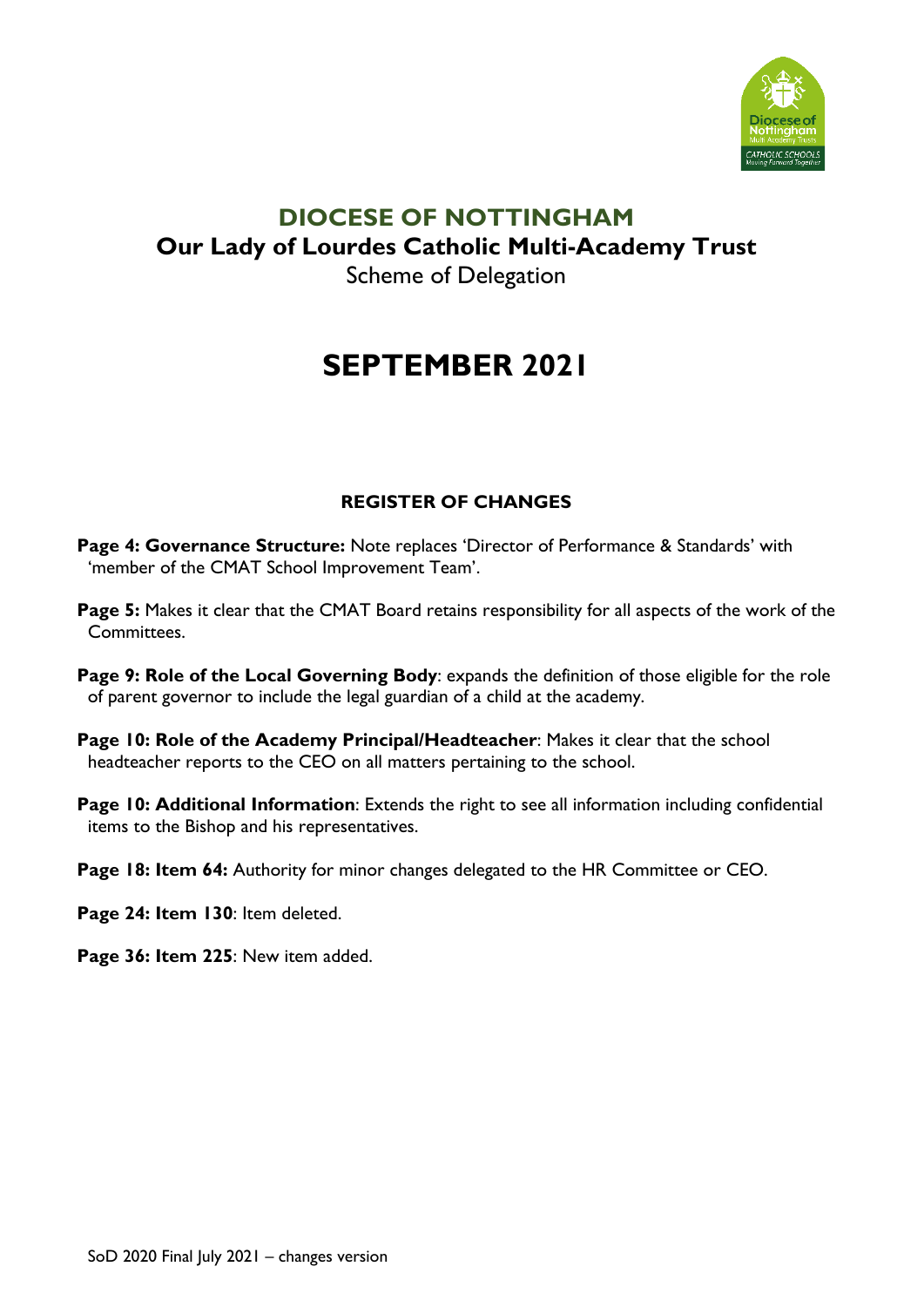#### **Introduction**

This *Scheme of Delegation* has been adopted by the directors from the effective date in accordance with the provisions of the *Articles of Association* and it should be read in conjunction with them.

As a charity and company limited by guarantee, the Catholic Multi-Academy Trust Company is governed by the board of directors which is responsible for and oversees the management and administration of the Catholic Multi-Academy Trust Company and the academies within it. The Directors have overall responsibility and ultimate decision-making authority for all the work of the Catholic Multi-Academy Trust Company. These responsibilities are largely carried out through strategic planning and the setting of policy.

The Trust, as defined under the Academies Act 2010, is an exempt charity; academies and Academy Trusts are not registered or directly regulated by the Charity Commission but rather the Secretary of State for Education as Principal Regulator. As an exempt charity [name of CMAT] Catholic Multi Academy Trust must have charitable purposes and apply them for public benefit. [name of CMAT] Catholic Multi Academy Trust is also a registered company in England and Wales (registration number [insert company number]). The Master Funding agreement between [name of CMAT] Catholic Multi Academy Trust and the Secretary of State for Education sets out the terms and conditions to which grant funding is made.

Each academy is a Catholic school, designated as such, the Directors are accountable to the Bishop of Nottingham to ensure that each academy is conducted as a Catholic school in accordance with Canon Law and the teachings of the Roman Catholic Church so that, at all times, the academy may serve as a witness to the Catholic faith in Our Lord Jesus Christ. The Directors are also accountable to external government agencies including the Charity Commission, the Department for Education and the Education and Skills Funding Agency (including any of their successor bodies).

#### **Responsibilities of the Bishop and the Diocesan Education Service**

Canon Law provides that each diocesan bishop has strategic responsibility to commission sufficient school places to meet the needs of baptised Catholic children resident in his area. A Catholic school is one which is recognised as such by the diocesan bishop. Canon 803 provides the definition of a Catholic school. Canon 803§1 provides that a school is Catholic if: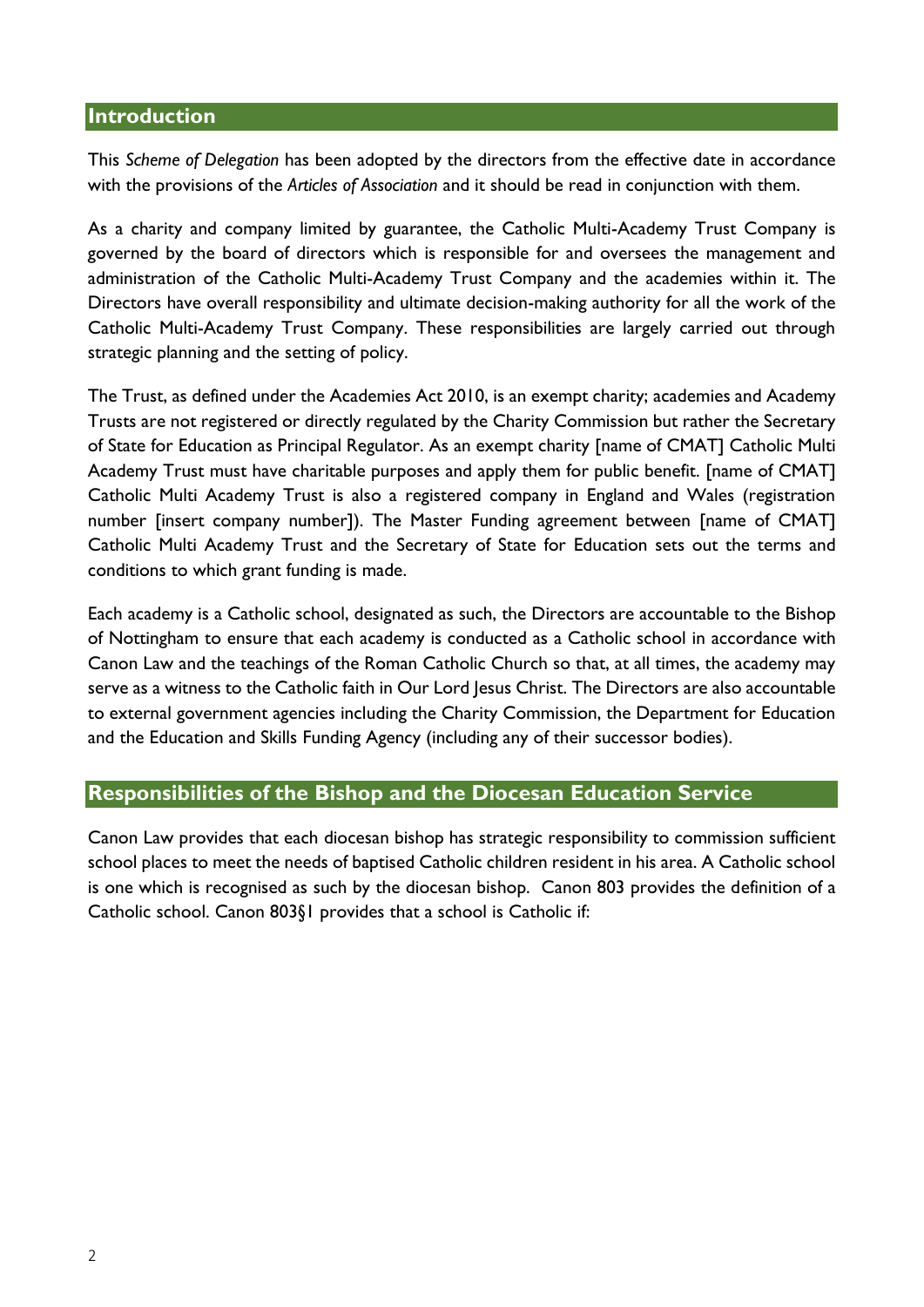- (a) It is controlled<sup>1</sup> by a diocese or religious order; or
- (b) It is acknowledged in a written document as Catholic by the diocesan bishop.

All Catholic schools are subject to the jurisdiction of the diocesan bishop, even those that are not in diocesan trusteeship. Canon 806§1 states:

*The diocesan bishop has the right to watch over and inspect Catholic schools in his territory…and has the right to issue directives concerning the general inspection of Catholic schools…those who are in charge of Catholic schools are to ensure, under the supervision of the local Ordinary<sup>2</sup> , that the formation given in them, including its academic standards, are at least as outstanding as that in other schools in the area.* 

In respect of his schools the bishop has the legal right to appoint (and remove) an overall majority of directors and governors, who are known as foundation directors and foundation governors. In addition to all the other legal responsibilities of the Academy Trust Company, the law recognises that foundation directors/governors are appointed specifically to ensure:

- That the Catholic character of the school is preserved;
- That the school is conducted in accordance with its trust deed; and
- That the Religious Education curriculum is in accordance with the bishop's policy for his diocese, based on the Bishops' Conference *Curriculum Directory for Religious Education.*

The diocesan bishop, acting through his Director of Education, is responsible for:

- The provision and future development of excellent Catholic education throughout the diocese
- The oversight of high educational standards, progress and outcomes in all diocesan schools
- The appointment, development and training of foundation directors and governors and their removal
- The inspection of the religious life of schools and RE (section 48/diocesan canonical inspections)
- The development of Catholic teachers and leaders (and all appointments should be made in accordance with diocesan protocol)
- The oversight of school buildings/estates and capital projects
- Planning of school place provision
- Engaging with the Regional Schools Commissioner and Ofsted
- Maintaining links with the Catholic Education Service and the government

<sup>&</sup>lt;sup>1</sup> The 'control' specified in canon 803 is normally established where the diocese or religious order owns the school and appoints the governing body (or at least a majority of it).

<sup>&</sup>lt;sup>2</sup> The 'Local Ordinary' is the Diocesan Bishop and those, such as Vicars General and Episcopal Vicars for Education, exercising Ordinary jurisdiction on his behalf as well as to describe the relevant Major Religious Superior in respect of religious order schools: the exercise of this jurisdiction might also be undertaken by appointed officers acting on behalf of any of the office-holders named.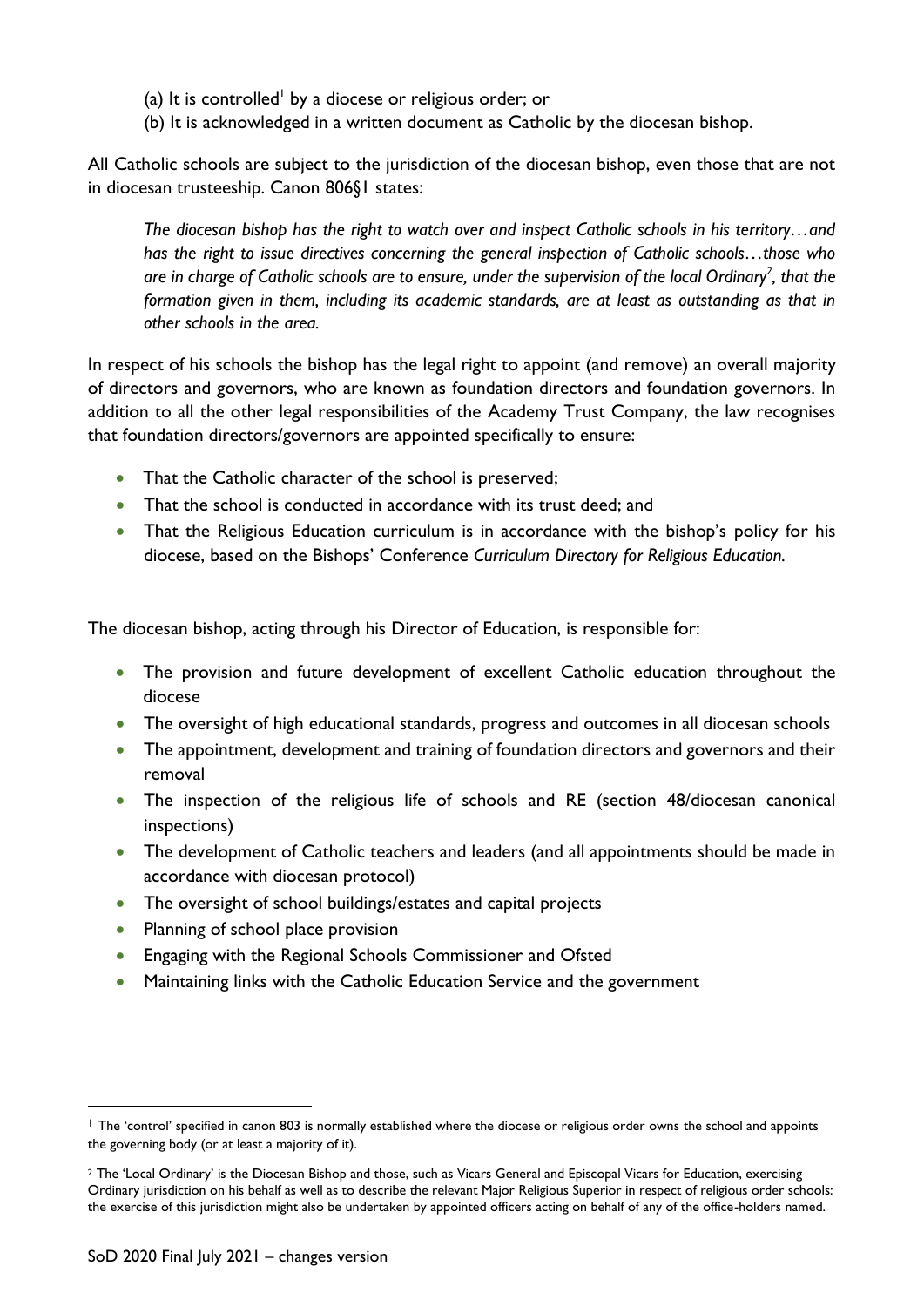#### **Governance Structure and Lines of Accountability**



#### Notes:

\*Line management of Principals and Headteachers may be undertaken by other Executive Team Members such as a member of the Catholic Multi-Academy Trust School Improvement Team The line management arrangements will be determined by the Catholic Multi-Academy Trust Board.

#### KEY

| Safeguards the<br>diocesan vision for<br>Catholic Education                 |
|-----------------------------------------------------------------------------|
| Formal Accountability                                                       |
| Updates on Progress                                                         |
| Monitors and<br>scrutinises<br>performance through<br>support and challenge |
| Professional advice, in<br>line with Scheme of<br>Delegation                |
| Provides advice and<br>feedback                                             |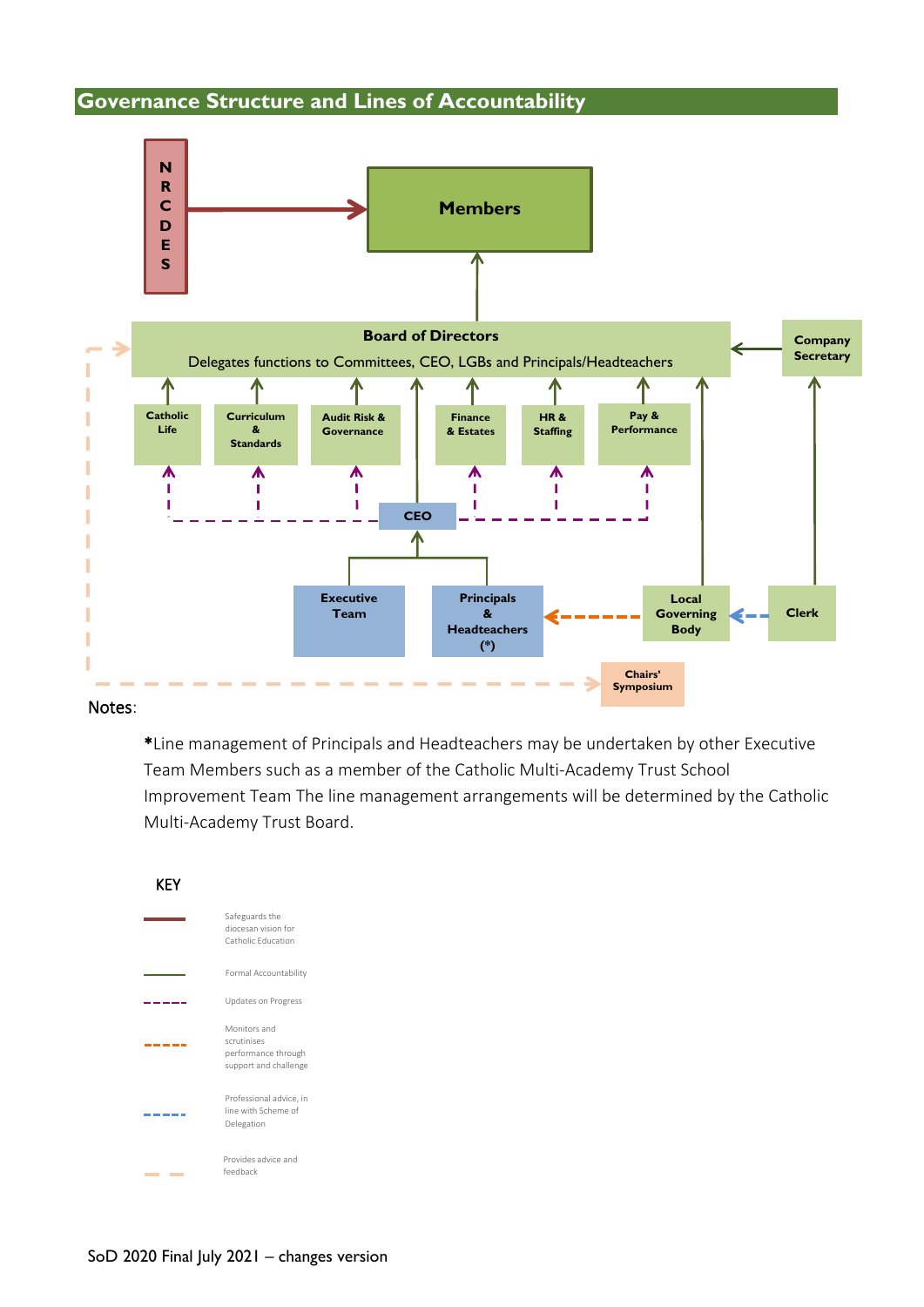- **The Bishop of Nottingham appoints and removes the Directors.**
- **The Catholic Multi-Academy Trust Company Board of Directors (The Board) is responsible for** the following core functions:
	- **-** ensuring clarity of vision, Catholic ethos and strategic direction;
	- **-** holding the Chief Executive Officer to account for the educational performance of the Catholic Multi-Academy Trust Company's academies and their pupils, and the performance management of staff;
	- **-** overseeing the financial performance of the Catholic Multi-Academy Trust Company and making sure its money is well spent.
- The Board appoints the CEO, to whom it delegates responsibility for delivery of the vision and strategy and will hold the CEO to account for the conduct and performance of the Catholic Multi-Academy Trust, including the performance of the academies within the Trust, and for its financial management.
- **IF** In turn, the CEO line manages other senior executives.
- **E** Arrangements for the Line and Performance Management of the principals/headteachers will be determined by the Catholic Multi-Academy Trust Board
- $\blacksquare$  The Board constitutes committees for:
	- **-** Catholic Life
	- **-** Curriculum & Standards
	- **-** Audit Risk & Governance
	- **-** Finance & Estates
	- **-** HR & Staffing
	- **-** Pay & Performance

The responsibility for all aspects of the work of these committees is retained at board level. At least three Directors must sit on each of the above committees.

- **The Board constitutes local governing bodies (LGB). These are also committees of The Board.** The Board delegates some of its academy level monitoring and scrutinising functions to the LGBs, and uses these committees to:
	- **-** promote the vision of the Catholic Multi-Academy Trust Company;
	- **-** promote and develop Catholic Life;
	- **-** monitor the school development plan;
	- **-** support and challenge the principal/headteacher;
	- **-** maintain and develop relationships with staff, parents and the parish community
	- **-** ensure arrangements for safeguarding pupils and staff in the academy are fully compliant with statutory requirements.

Directors may attend LGB meetings but are not required to sit on LGBs. The LGB will report regularly to The Board on the performance of the academy and progress against the school development plan and the other core objectives for the LGB. The Board will produce an annual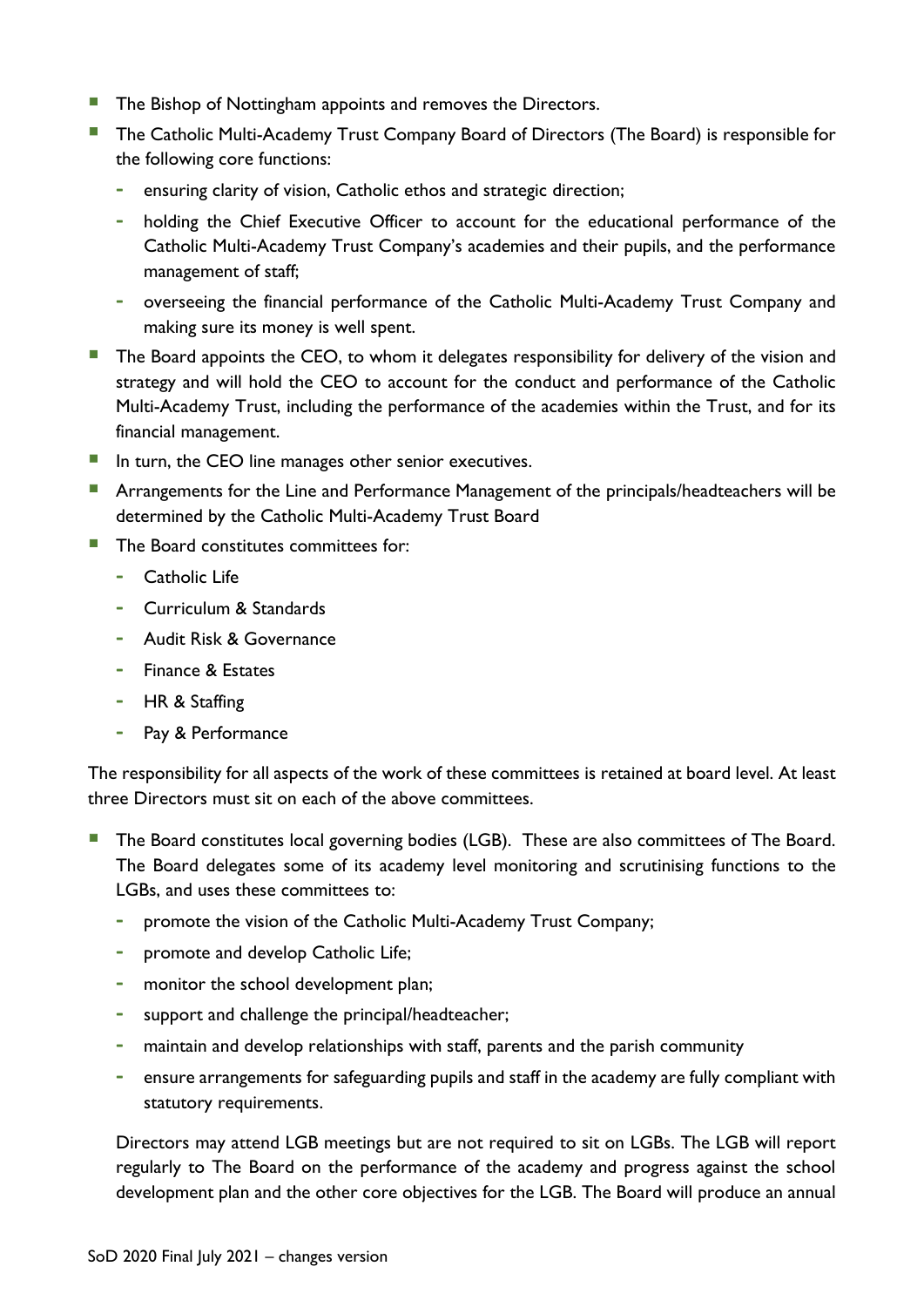report CMAT development and progress against the core objectives for the CMAT. Following the procedure set out in the '*CMAT Guidance on Performance Management'*, the CMAT will seek input from the Chair of the LGB when undertaking the academy principal/headteacher/executive headteacher's performance management.

- The LGB will support the CMAT to hold the principal/headteacher to account on the Catholic Life of the school, standards and the delivery of the school development plan. Should the LGB have concerns about the performance of the principal/headteacher then these concerns will be reported to The Board following the procedure set out in the *Performance Review Policy and Procedure*.
- **EXT** Should LGBs have any concerns over any CMAT central functions they will raise these with the CMAT Board.

#### **Roles and Responsibilities**

#### **The role of the Members**

The Members of the Catholic Multi-Academy Trust Company are guardians of the governance of the Trust, they safeguard the Bishop's interests and as such have a different status to Directors. They are the signatories to the *Memorandum of Association* and agree the Catholic Multi-Academy Trust Company's *Articles of Association*. Members are also responsible for approving any amendments made to the *Articles of Association*. The *Articles of Association* describe how the Catholic Multi-Academy Trust Company will be constituted. The Members ensure that the Directors carry out the Catholic Multi-Academy Trust Company's charitable objects and will recommend removal of Directors to the Bishop if they fail to fulfil their responsibilities. The Board submits an annual report on the performance of the Catholic Multi-Academy Trust Company to the Members.

There are currently five Members, one of whom will be the Bishop of Nottingham. Members are not permitted to be employees of the Catholic Multi-Academy Trust Company.

The Members will hold The Board to account on standards and the delivery of the Bishop's vision for CMATs in the Diocese of Nottingham. The NRCDES will support the Members in this function.

The Members of the CMATs in the Diocese of Nottingham as of 1 September 2020 are:

- Rt Rev Patrick McKinney (Bishop of Nottingham)
- Rev Simon Gillespie (Episcopal Vicar for Catholic Education)
- Mr David Lawes (Chief Operating Officer for the Diocese of Nottingham)
- Ms Laura O'Brien
- Mrs Ann Neale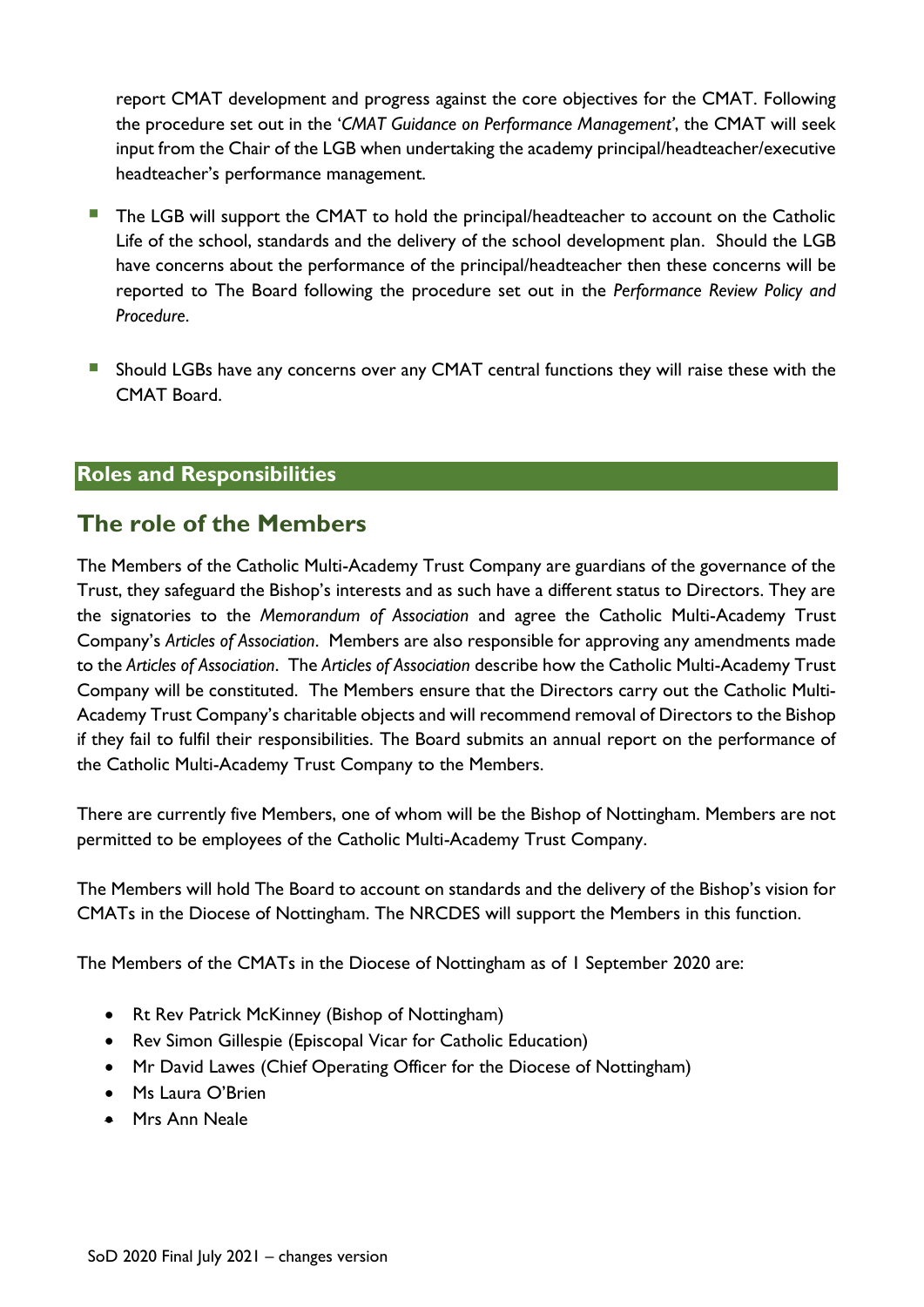## **The role of the Directors**

The Catholic Multi-Academy Trust Company is a charitable company and so Directors are both charity trustees (within the terms of section 177(1) of the Charities Act 2011) and company directors. As Directors of the Catholic Multi-Academy Trust Company are bound by both charity and company law, the terms 'trustees' and 'directors' are often used interchangeably. The Nottingham Roman Catholic Diocesan Education Service uses the term 'Director' as it avoids the possible confusion caused when referring to the 'Diocesan Trustees'. Employees will be referred to as Executive Directors.

The Directors are responsible for the general control and management of the administration of the Catholic Multi-Academy Trust Company, and in accordance with the provisions set out in the *Memorandum of Association*, *Articles of Association* and its funding agreement, the Directors are legally responsible and accountable for all statutory functions, for the performance of all academies within the Catholic Multi-Academy Trust Company, and must approve a written *Scheme of Delegation* of financial and other powers that maintain robust internal control arrangements.

The Directors are responsible for the prudent management of all resources including financial. All companies are required under company law to produce accounts that give a true and fair view and follow UK accounting standards.

The Directors must comply with:

- Any guidance issued by the Diocese under Canon Law
- The general law of charity
- Company law
- Tax law
- The Education and Skills Funding Agencies' current *Academies Financial Handbook*
- The terms of the Master and Supplemental Funding Agreements
- The terms set out in any additional grant funding

The Board has the right to review and adapt its governance structure at any time which includes removing or amending its *Scheme of Delegation* with the prior written consent of the Members.

#### **The role of Academy Trust Committees**

The Board will establish committees to carry out some of its governance functions which may include making decisions, and any decisions so made will be deemed decisions of The Board. The membership (there must be at least three Directors) and responsibilities of committees are set out in each committee's terms of reference. The Board will appoint committee chairs and committee members according to their skills.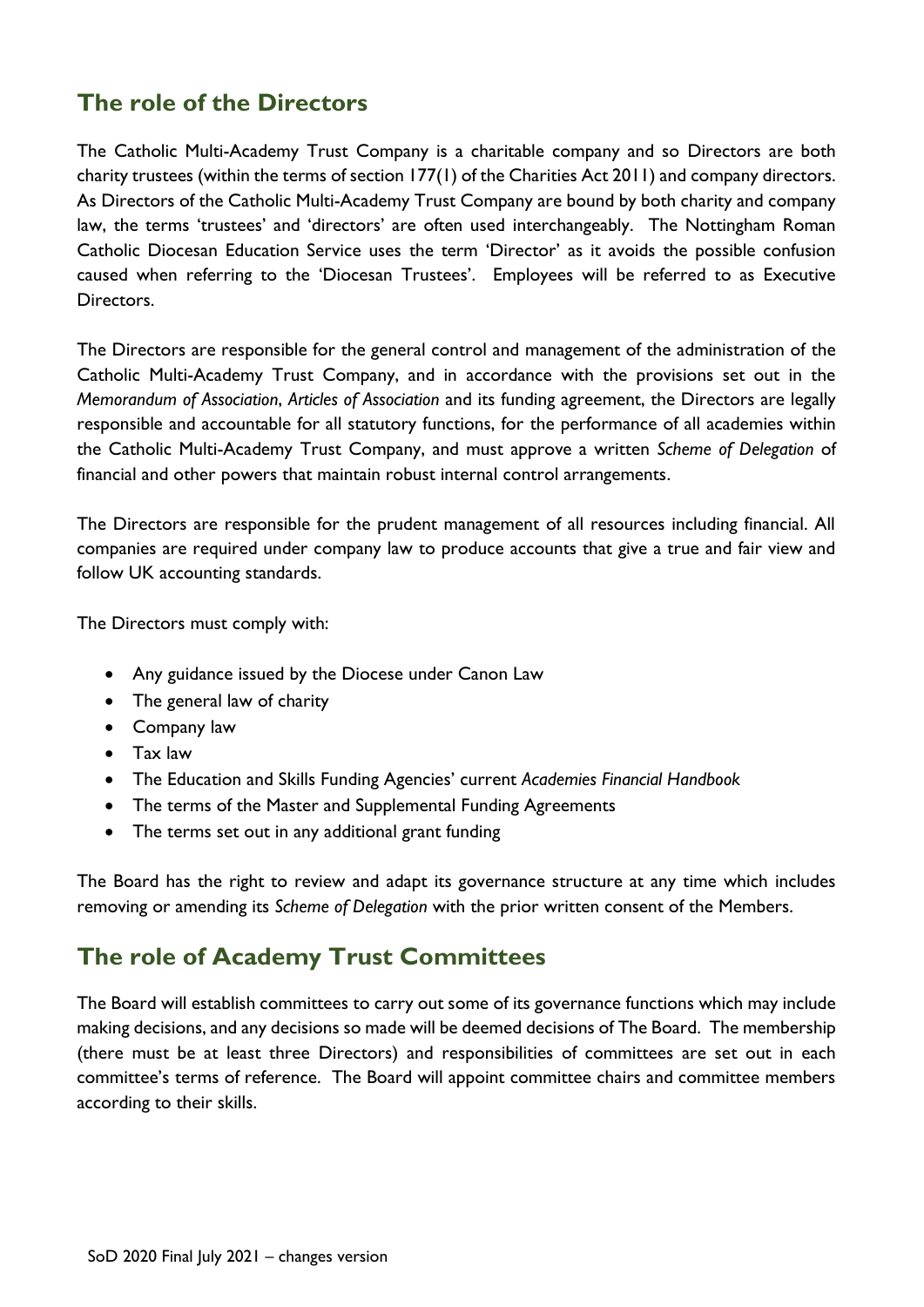## **The role of Local Governing Bodies (LGBs)**

The Board will establish local governing bodies (LGBs) to carry out some of its academy level governance functions. The LGB will be a committee of The Board. The Board will approve the appointment of the Chair of the LGB. The Chair and Vice Chair must be foundation governors.

The LGB is responsible for ensuring that there are two parent governors and that all reasonable steps are taken to fill any vacancy for the position of parent governor, appointing to the post only where it has not been possible to fill the post through an election process open to any present parent or the legal guardian of a child at the academy.

As a committee of The Board, delegation to the LGB can be reduced or removed at any time, although only with the prior written consent of the Members via a written submission from The Board to the NRCDES. All delegations including those that have been reduced or removed should be reviewed annually by The Board. The Board will make a written request to the Members through the NRCDES for any change to the arrangements previously agreed with them and including an extension of any arrangement beyond one year.

There will be a minimum of six local governors of whom two will be parent governors, the remainder will be foundation governors appointed by the Bishop of Nottingham. All foundation governors will be practising Catholics unless the Bishop of Nottingham allows special dispensation.

A local governor term of office will be normally be four years, with a maximum of 3 consecutive terms at the same academy. Any parish priest appointed as a foundation governor shall not be subject to this restriction and shall be able to serve such terms as are required. A local governor may serve more than 3 consecutive terms if these are not at the same academy.

Foundation governors may be removed from office by the Bishop of Nottingham. Parent governors may be removed from office by the LGB following agreement of the CMAT Board.

All governor appointments will follow an analysis of the most recent skills audit for the LGB with the successful candidate most closely matching the requirements of the LGB at that time.

The CMAT Board may determine to establish an Interim Executive Committee (IEC) at an academy if there are concerns over standards, leadership or governance. At the time of establishing the IEC, The Board will explain the reasons for the IEC, and the criteria for it to be removed. The remit and Membership of an IEC and the role of the LGB and how the IEC and LGB communicate with each other may vary according to the specific circumstances and challenges facing the academy. The Board will confirm the remit, membership and the role of the LGB in the IEC terms of reference which will be given to the LGB at the point the IEC is established. This information will also be communicated to the NRCDES.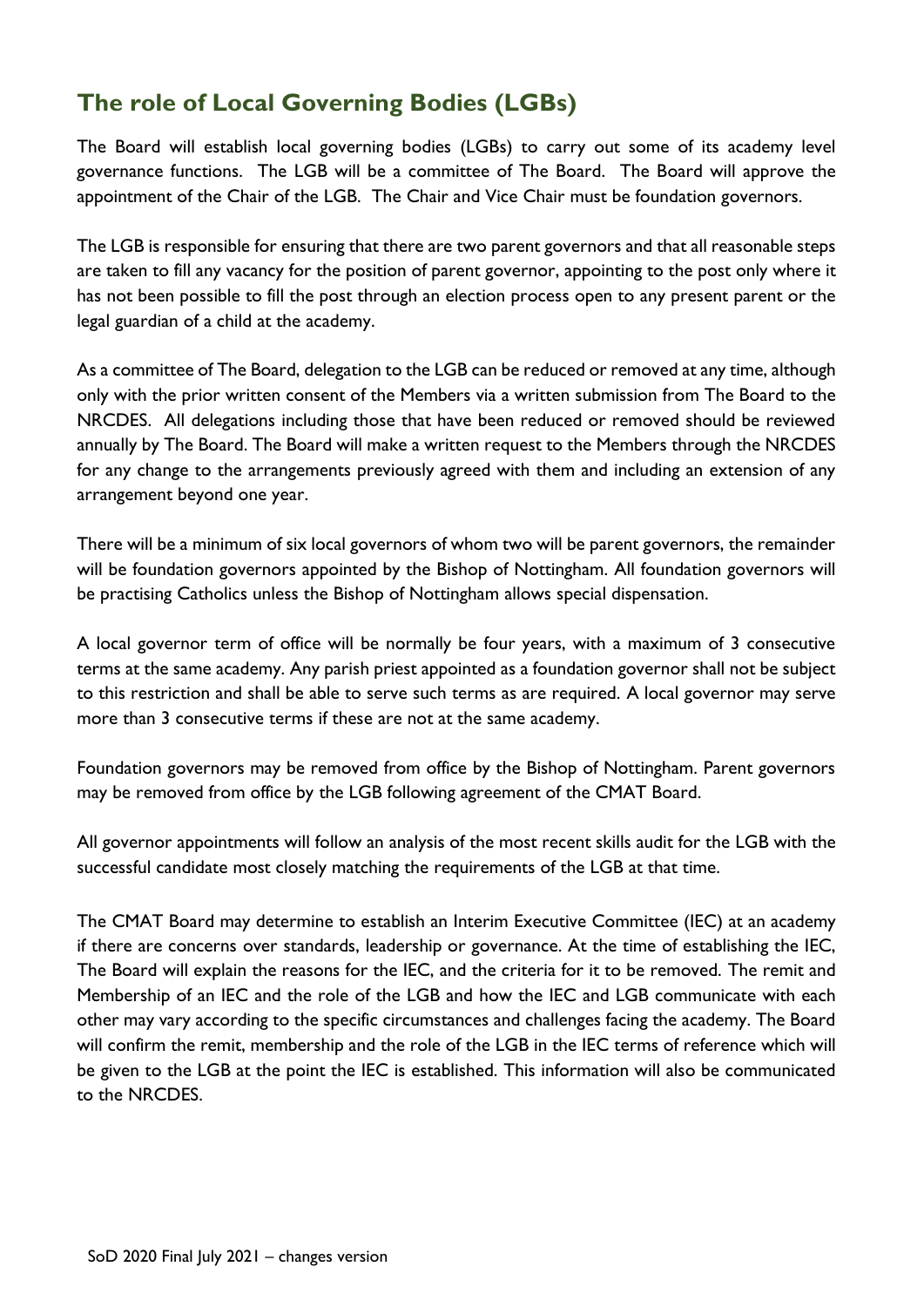## **The role of the Chief Executive Officer (CEO)**

The CEO has the delegated responsibility for the day to day operation of the Catholic Multi-Academy Trust Company including the performance of the Academy Trust Company's academies.

The CEO is the accounting officer so has overall responsibility for the operation of the Catholic Multi-Academy Trust Company's financial responsibilities and must ensure that the organisation is run with financial effectiveness and stability; avoiding waste and securing value for money.

The CEO leads the executive management team of the Catholic Multi-Academy Trust Company. The CEO will delegate executive management functions to the executive management team and is accountable to The Board for the performance of the executive management team.

## **The role of the Academy Principal/Headteacher**

The academy principal/headteacher is responsible for the day to day management of the academy and but reports to the CEO on all matters pertaining to the school and to the LGB on matters which have been delegated to it including monitoring and scrutiny of the school development plan, Catholic Life and safeguarding.

#### **Additional Information**

The Bishop of Nottingham (or his representative) may attend any meeting of The Board (including committees) and of any local governing body; no item may be deemed confidential from the Bishop or his representatives.

## **Employees**

The Catholic Multi-Academy Trust Company is the employer of all the staff in the individual academies within the Trust. The Directors will have a strategic vision for the Trust and will need to ensure that the correct staffing structure is in place to meet the needs of the Trust as a whole and of the academies within it

## **Finances**

All academies within the Catholic Multi-Academy Trust Company must contribute a proportion of their budget to a central Trust fund in order that it can operate effectively as stipulated by The Board (and authorised by the Members). This will include a contribution, agreed from time to time, which will be made to the Nottingham Roman Catholic Diocesan Education Service by each trust to assist the NRCDES to carry out its work.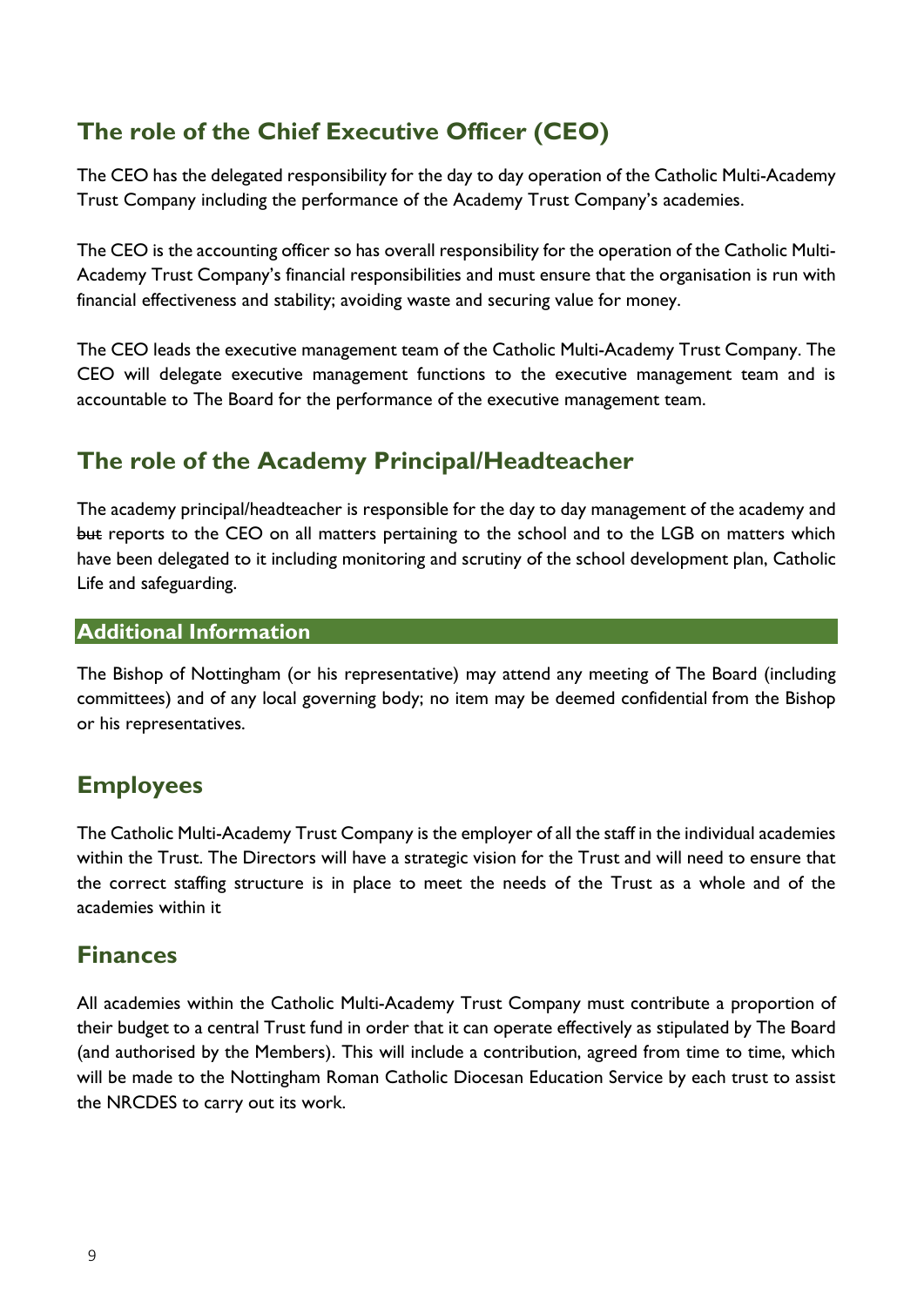## **Complaints Procedure**

The Catholic Multi-Academy Trust Company has a statutory duty for implementing a complaints procedure for all schools within its trusteeship and does this in accordance with this *Scheme of Delegation*.

The Nottingham Roman Catholic Diocesan Education Service has no authority to be party to any investigation or decision relating to a complaint made at academy or at Trust level about an academy, with the following exceptions where complaints are made about:

- Religious Education
- Collective Worship
- Relationships and Sex Education (RSE)
- Catholic ethos and mission

The Catholic Multi-Academy Trust Company is a public company and so is publicly accountable as to how it conducts its business. It must adopt a complaints procedure which is produced by the Nottingham Roman Catholic Diocesan Education Service and which is reviewed periodically.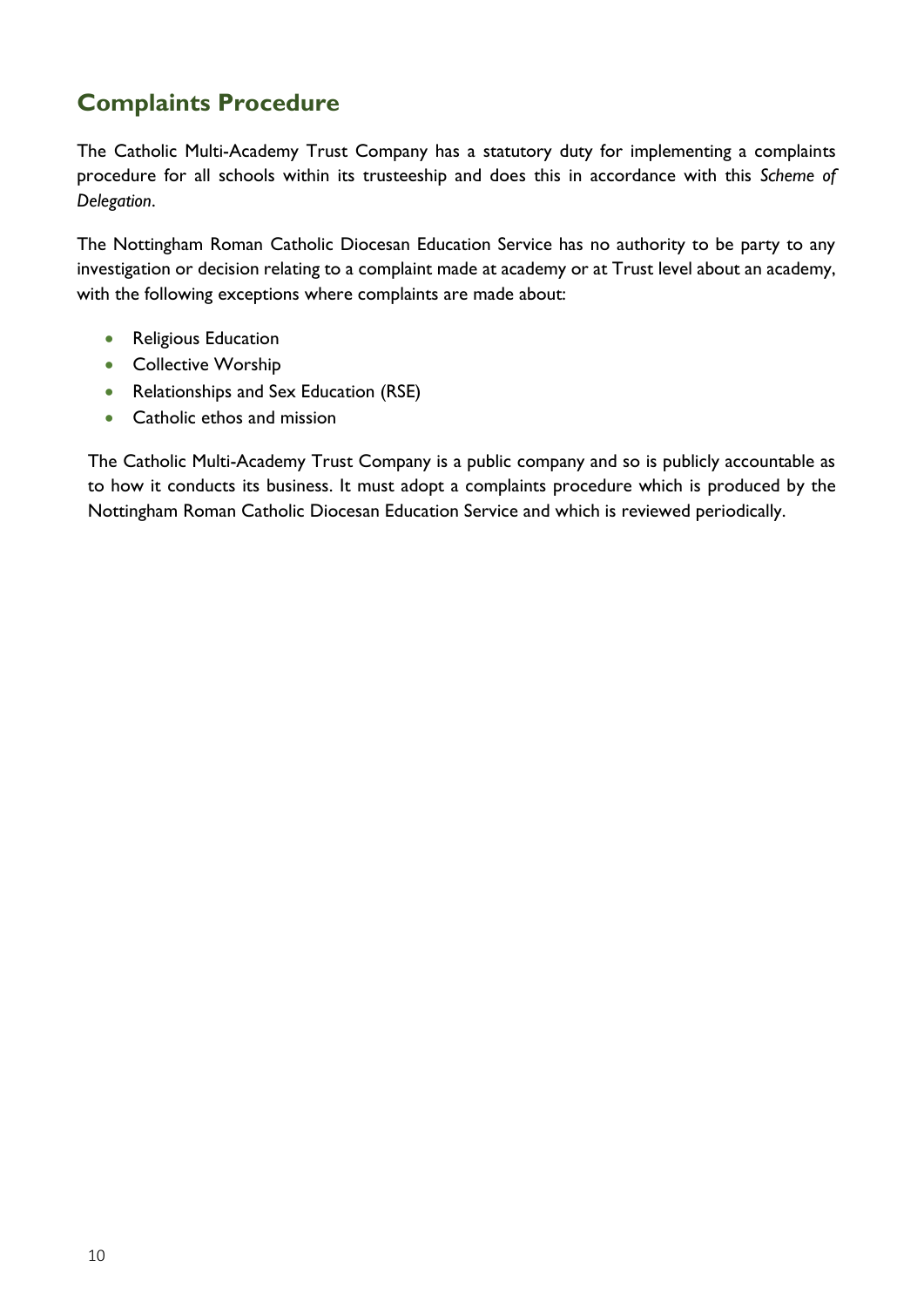| <b>GOVERNANCE</b>                                                                                                                   |                              |                            |                             |                                  |                                   |                   |              |                     |              |             |
|-------------------------------------------------------------------------------------------------------------------------------------|------------------------------|----------------------------|-----------------------------|----------------------------------|-----------------------------------|-------------------|--------------|---------------------|--------------|-------------|
| Note: 'A', denotes advisory function with direction of advice                                                                       | <b>Members</b>               | <b>The</b><br><b>Board</b> | Finance &<br><b>Estates</b> | <b>Curriculum</b><br>& Standards | <b>HR&amp;</b><br><b>Staffing</b> | Pay &<br>Perf Mgt | <b>Audit</b> | CEO&<br><b>Exec</b> | <b>LGB</b>   | Headteacher |
| I. Members, CMAT directors and foundation governors:<br>Appoint/Remove                                                              | $\checkmark$<br>(The Bishop) |                            |                             |                                  |                                   |                   |              |                     |              |             |
| 2. Parent governors: Appoint/Remove                                                                                                 |                              |                            |                             |                                  |                                   |                   |              |                     | $\checkmark$ |             |
| 3. Members: Role Description/Code of Conduct                                                                                        | $\checkmark$                 |                            |                             |                                  |                                   |                   |              |                     |              |             |
| 4. Directors: Role Description/Code of Conduct                                                                                      | $\checkmark$                 |                            |                             |                                  |                                   |                   |              |                     |              |             |
| 5. Governors: Role Description/Code of Conduct                                                                                      | $\checkmark$                 |                            |                             |                                  |                                   |                   |              |                     |              |             |
| 6. Approve the change of name of the CMAT and/or the academies<br>within it                                                         | $\checkmark$                 |                            |                             |                                  |                                   |                   |              |                     |              |             |
| 7. Receive an annual report from The Board/CEO on each CMAT's<br>performance                                                        | $\checkmark$                 |                            |                             |                                  |                                   |                   |              |                     |              |             |
| 8. Board committee chairs: Appoint/Remove                                                                                           |                              | $\checkmark$               |                             |                                  |                                   |                   |              |                     |              |             |
| 9. Company secretary: Appoint/Remove                                                                                                |                              | $\checkmark$               |                             |                                  |                                   |                   |              |                     |              |             |
| 10. Company secretary: Role Description                                                                                             |                              | $\checkmark$               |                             |                                  |                                   |                   |              |                     |              |             |
| 11. Clerk to The Board: Appoint/Remove                                                                                              |                              | $\checkmark$               |                             |                                  |                                   |                   |              |                     |              |             |
| 12. Clerk to LGB: Appoint/Remove                                                                                                    |                              | $\checkmark$               |                             |                                  |                                   |                   |              |                     |              |             |
| 13. Articles of Association: Review and recommend to Members                                                                        |                              | $\checkmark$               |                             |                                  |                                   |                   |              |                     |              |             |
| 14. Articles of Association: Adopt                                                                                                  | $\checkmark$                 |                            |                             |                                  |                                   |                   |              |                     |              |             |
| 15. Governance structure (committees): establish and review annually<br>strategic oversight of governance including structures      | $\checkmark$                 | $\checkmark$               |                             |                                  |                                   |                   |              |                     |              |             |
| 16. Terms of reference for all Board committees including LGBs and<br>Scheme of Delegation: agree annually (with Members' approval) | $\checkmark$                 | ✓                          |                             |                                  |                                   |                   |              |                     |              |             |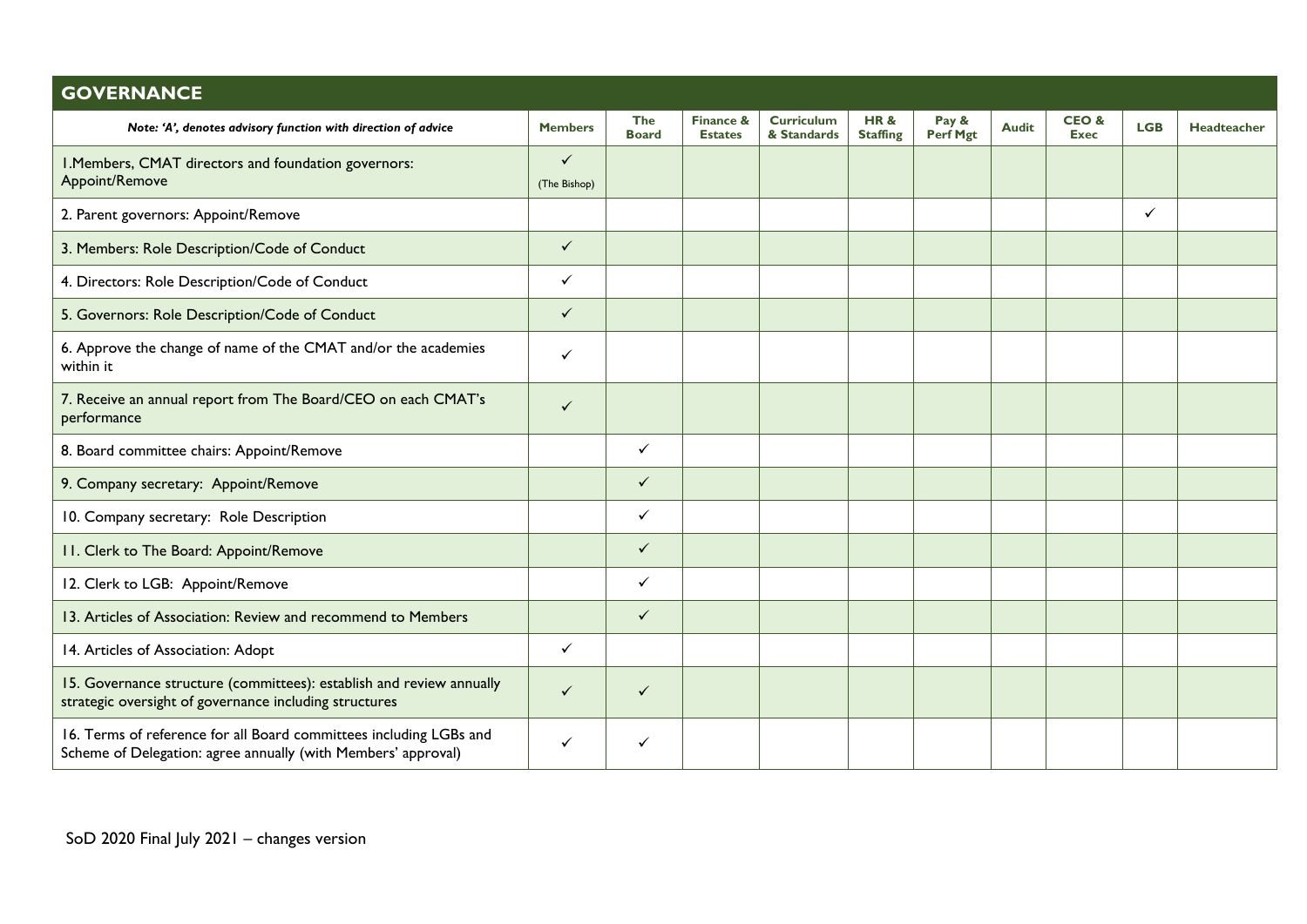| 17. Annual cycle of business and meetings for The Board, committees<br>and LGB                                                                                                  | $\checkmark$ |  |  |  |  |
|---------------------------------------------------------------------------------------------------------------------------------------------------------------------------------|--------------|--|--|--|--|
| 18. Appoint an Audit Committee                                                                                                                                                  | $\checkmark$ |  |  |  |  |
| 19. Appoint a Finance Committee                                                                                                                                                 | $\checkmark$ |  |  |  |  |
| 20. Performance manage the chair of The Board                                                                                                                                   | $\checkmark$ |  |  |  |  |
| 21. Carry out annual self-evaluation of the directors to assess<br>contributions made by the directors/committee members and report to<br>the Members for action if appropriate | $\checkmark$ |  |  |  |  |
| 22. Prepare a CMAT Board succession plan                                                                                                                                        | $\checkmark$ |  |  |  |  |
| 23. Approve appointment of LGB chair and vice chair                                                                                                                             | $\checkmark$ |  |  |  |  |
| 24. Appoint local governors with specific responsibilities for SEND and<br>safeguarding                                                                                         |              |  |  |  |  |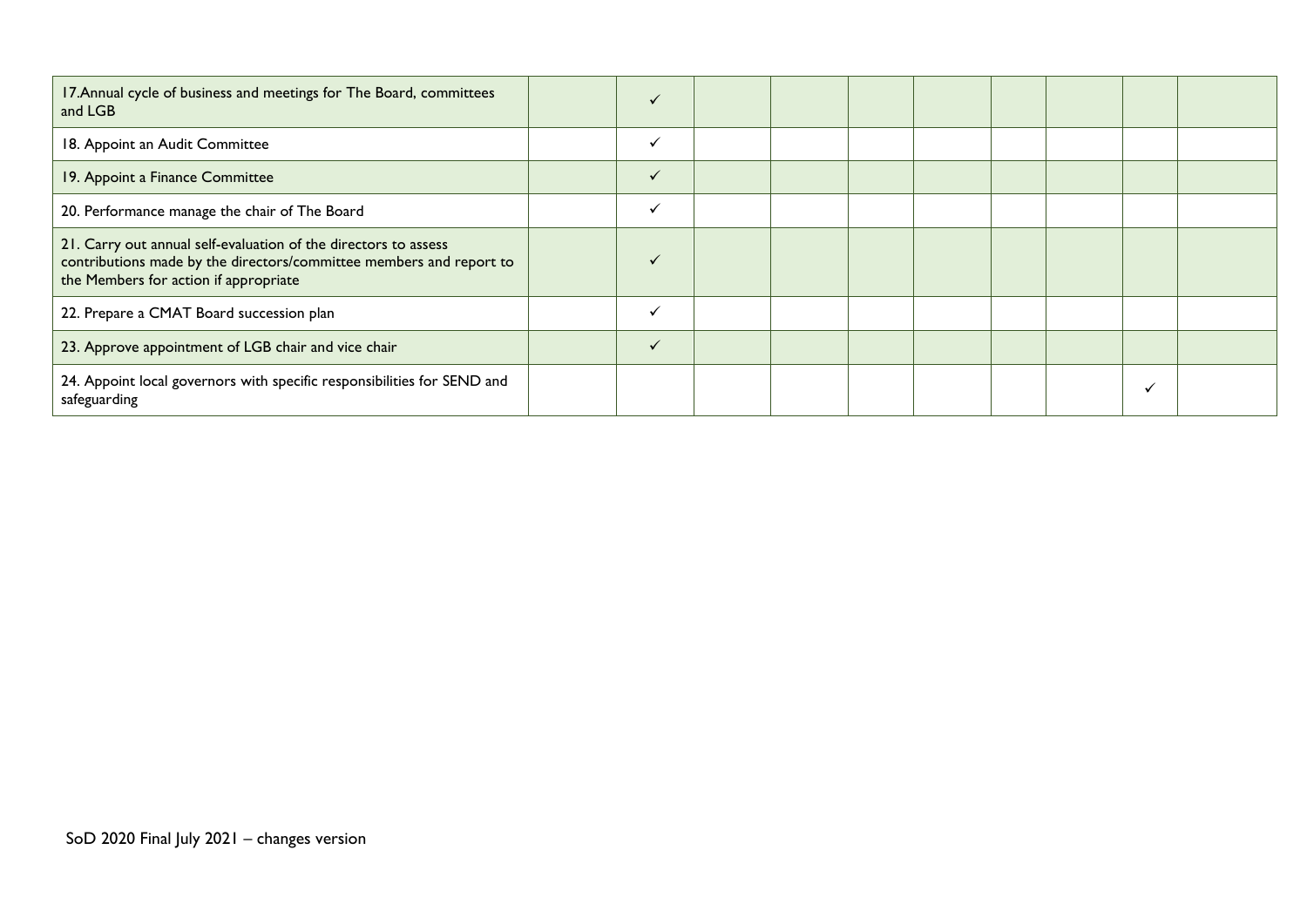| <b>GOVERNANCE</b>                                                                                                                                                                                                                                                                         |                |                            |                             |                                  |                                   |                          |              |                     |            |             |
|-------------------------------------------------------------------------------------------------------------------------------------------------------------------------------------------------------------------------------------------------------------------------------------------|----------------|----------------------------|-----------------------------|----------------------------------|-----------------------------------|--------------------------|--------------|---------------------|------------|-------------|
|                                                                                                                                                                                                                                                                                           | <b>Members</b> | <b>The</b><br><b>Board</b> | Finance &<br><b>Estates</b> | <b>Curriculum</b><br>& Standards | <b>HR&amp;</b><br><b>Staffing</b> | Pay &<br><b>Perf Mgt</b> | <b>Audit</b> | CEO&<br><b>Exec</b> | <b>LGB</b> | Headteacher |
| 25. With the headteacher, establish and develop pupil, parent and staff<br>voice and monitor the same, reporting any issues or other matters to<br>the CEO, directors as appropriate                                                                                                      |                |                            |                             |                                  |                                   |                          |              |                     |            |             |
| 26. Establish and maintain relationships with the parish priest, the<br>diocese, local and parish community to work with them as they<br>contribute to the Catholic formation of the pupils at the academy                                                                                |                |                            |                             |                                  |                                   |                          |              |                     |            |             |
| 27. Establish and maintain relationships with parents of pupils attending<br>the academy to support them in their role as primary educators                                                                                                                                               |                |                            |                             |                                  |                                   |                          |              |                     | ✓          |             |
| 28. Establish and maintain a relationship with members of the wider<br>local community, including assisting the headteacher to build<br>relationships with other schools, agencies and businesses in the<br>community to enhance the quality of Catholic education provided for<br>pupils |                |                            |                             |                                  |                                   |                          |              |                     |            |             |
| 29. Performance manage the chair of the LGB and report outcome to<br>The Board                                                                                                                                                                                                            |                | ✓                          |                             |                                  |                                   |                          |              |                     |            |             |
| 30. Carry out the annual self-evaluation of the Local Governing Body<br>and report findings to the directors as appropriate                                                                                                                                                               |                |                            |                             |                                  |                                   |                          |              |                     |            |             |
| 31. Succession plan to be developed by company secretary for LGBs                                                                                                                                                                                                                         |                | ✓                          |                             |                                  |                                   |                          |              |                     |            |             |
| 32. Succession plan for CMAT senior leaders                                                                                                                                                                                                                                               |                |                            |                             |                                  |                                   |                          |              |                     |            |             |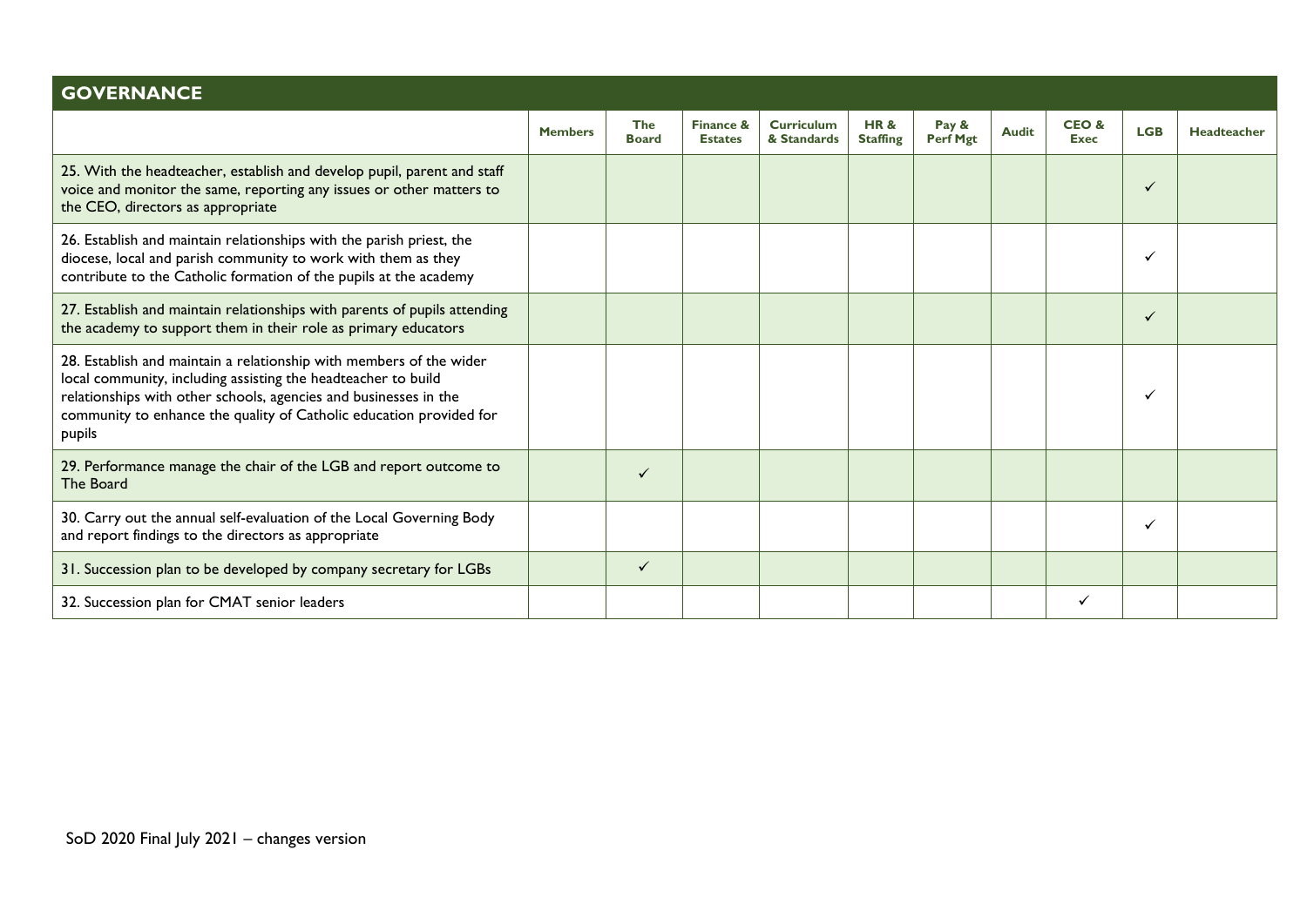| <b>REPORTING AND COMPLIANCE</b>                                                                                                                                                |                |                            |                                        |                                  |                                   |                   |              |                     |              |                    |
|--------------------------------------------------------------------------------------------------------------------------------------------------------------------------------|----------------|----------------------------|----------------------------------------|----------------------------------|-----------------------------------|-------------------|--------------|---------------------|--------------|--------------------|
|                                                                                                                                                                                | <b>Members</b> | <b>The</b><br><b>Board</b> | <b>Finance &amp;</b><br><b>Estates</b> | <b>Curriculum</b><br>& Standards | <b>HR&amp;</b><br><b>Staffing</b> | Pay &<br>Perf Mgt | <b>Audit</b> | CEO&<br><b>Exec</b> | <b>LGB</b>   | <b>Headteacher</b> |
| 33. Ensure that statutory information on Trust and academy websites is<br>published                                                                                            |                | $\checkmark$               |                                        |                                  |                                   |                   |              |                     |              |                    |
| 34. Directors' Report and Accounts: submit to Members, publish and<br>lodge with Companies House                                                                               |                | ✓                          |                                        |                                  |                                   |                   | ✓            |                     |              |                    |
| 35. Provide an Annual Report to Members on the overall performance of<br>the Trust, including reporting on the maintenance, compliance and<br>development of the school estate |                | $\checkmark$               |                                        |                                  |                                   |                   |              |                     |              |                    |
| 36. Report regularly to the Board on performance of the academy and<br>progress against the school development plan and the other core<br>objectives of the LGB                |                |                            |                                        |                                  |                                   |                   |              |                     | ✓            |                    |
| 37. Annual report on work of LGB: submit to The Board for approval                                                                                                             |                |                            |                                        |                                  |                                   |                   |              |                     | ✓            |                    |
| 38. Respond to issues raised by the CMAT Board, its executive and<br>officers.                                                                                                 |                |                            |                                        |                                  |                                   |                   |              |                     | ✓            |                    |
| 39. NRCDES complaints policy to be adopted by the Trust for all<br>academies (roles and responsibilities are set out in the policy)                                            |                | $\checkmark$               |                                        |                                  |                                   |                   |              |                     |              |                    |
| 40. Review the level of complaints across the Trust and report to<br>directors outlining the changes initiated as necessary to address any issues                              |                |                            |                                        |                                  |                                   |                   |              | ✓                   |              |                    |
| 41. Agree reporting arrangements for progress on key Trust priorities                                                                                                          |                | $\checkmark$               |                                        |                                  |                                   |                   |              |                     |              |                    |
| 42. Agree reporting arrangements for progress on school development<br>plan                                                                                                    |                |                            |                                        |                                  |                                   |                   |              | ✓                   |              |                    |
| 43. Agree Insurance arrangements for Trust                                                                                                                                     |                | $\checkmark$               |                                        |                                  |                                   |                   |              |                     |              |                    |
| 44. Agree Insurance arrangements for academies                                                                                                                                 |                | $\checkmark$               |                                        |                                  |                                   |                   |              |                     |              |                    |
| 45. Review pupil attendance and staff absence and report to Executive<br>Team/Directors/LGB                                                                                    |                |                            |                                        |                                  |                                   |                   |              |                     | $\checkmark$ |                    |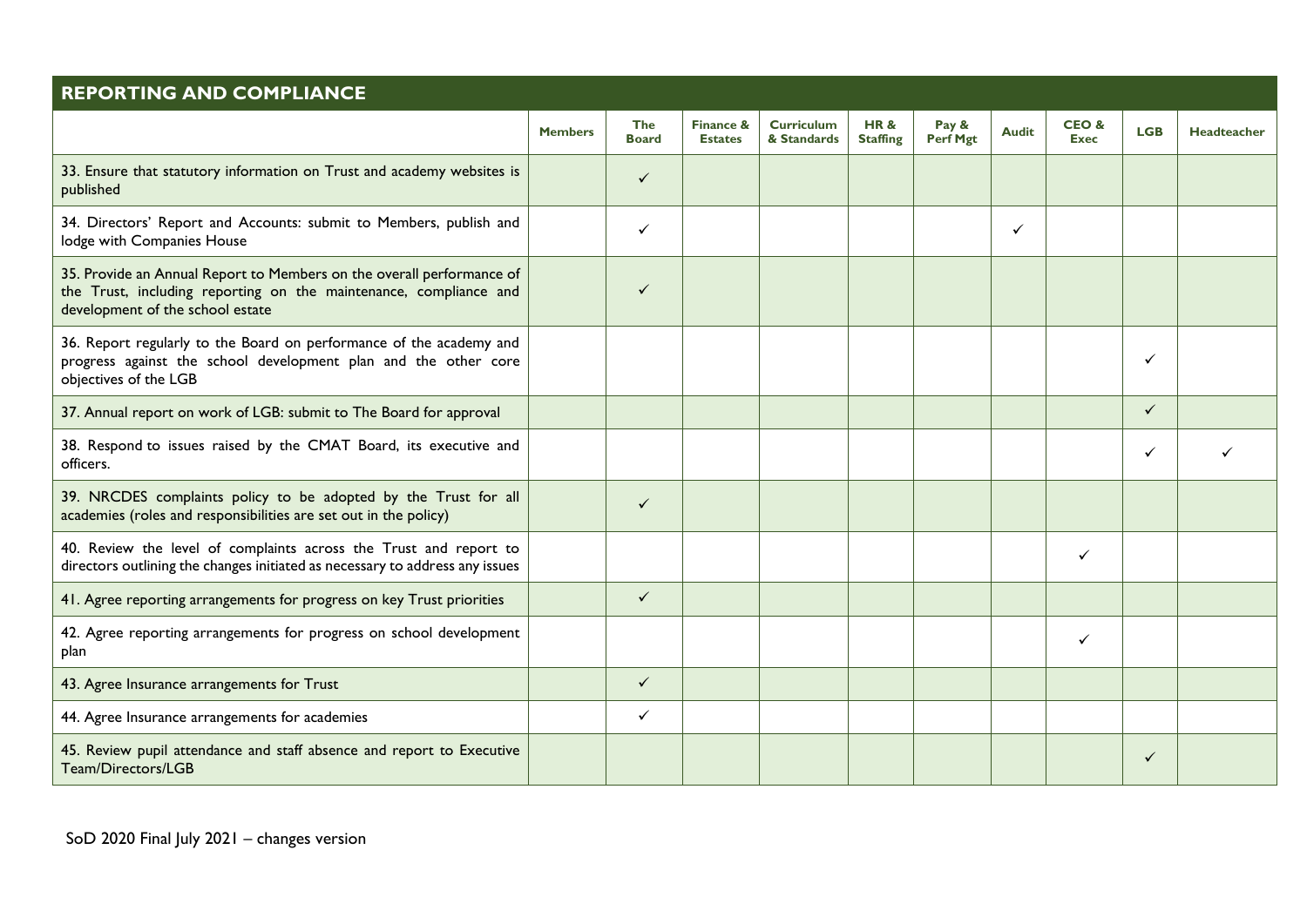| <b>STRATEGIC PLANNING</b>                                                                                                                                                                                                                                                                   |                |                            |                             |                                  |                                   |                          |              |                     |              |                    |
|---------------------------------------------------------------------------------------------------------------------------------------------------------------------------------------------------------------------------------------------------------------------------------------------|----------------|----------------------------|-----------------------------|----------------------------------|-----------------------------------|--------------------------|--------------|---------------------|--------------|--------------------|
|                                                                                                                                                                                                                                                                                             | <b>Members</b> | <b>The</b><br><b>Board</b> | Finance &<br><b>Estates</b> | <b>Curriculum</b><br>& Standards | <b>HR&amp;</b><br><b>Staffing</b> | Pay &<br><b>Perf Mgt</b> | <b>Audit</b> | CEO&<br><b>Exec</b> | <b>LGB</b>   | <b>Headteacher</b> |
| 46. Preserve and develop the religious and educational character, mission<br>and ethos of the CMAT as determined by the Members in accordance<br>with the Articles of Association                                                                                                           |                | ✓                          |                             |                                  |                                   |                          |              |                     |              |                    |
| 47. Preserve and develop the religious and educational character, mission<br>and ethos of the academy as determined by the CMAT Board in<br>accordance with the Articles of Association                                                                                                     |                |                            |                             |                                  |                                   |                          |              |                     | ✓            |                    |
| 48. Produce and adopt a Strategic 3 year rolling plan for the CMAT that<br>will ensure delivery of the Bishop's vision for Catholic Education within<br>the Diocese (produced by The Board, approved by Members).                                                                           | $\checkmark$   | $\checkmark$               |                             |                                  |                                   |                          |              |                     |              |                    |
| 49. Produce and adopt a 3 year rolling plan for the school estate that<br>addresses the expectations in the Diocesan School Estates Strategy and<br>takes into account forward planning on pupils numbers and present and<br>future planned developments for the delivery of the curriculum | $\checkmark$   |                            |                             |                                  |                                   |                          |              |                     |              |                    |
| 50. Determine CMAT key priorities and key performance indicators<br>(KPIs) against which progress towards achieving the strategic plan can be<br>measured. Submit to Members for annual review and approval.                                                                                |                | ✓                          |                             |                                  |                                   |                          |              |                     |              |                    |
| 51. Engagement with stakeholders on achieving CMAT vision                                                                                                                                                                                                                                   |                | ✓                          |                             |                                  |                                   |                          |              | $\checkmark$        |              |                    |
| 52. Determine Trust wide policies                                                                                                                                                                                                                                                           |                | ✓                          |                             |                                  |                                   |                          |              |                     |              |                    |
| 53. Determine academy level policies                                                                                                                                                                                                                                                        |                |                            |                             |                                  |                                   |                          |              |                     | $\checkmark$ |                    |
| 54. Agree top slice (Members to approve)                                                                                                                                                                                                                                                    | $\checkmark$   | $\checkmark$               |                             |                                  |                                   |                          |              |                     |              |                    |
| 55. Management of risk for the CMAT: establish risk register, review and<br>monitor risks, threats and opportunities                                                                                                                                                                        |                | ✓                          |                             |                                  |                                   |                          |              |                     |              |                    |
| 56. Develop the academy's medium to long-term vision for its future<br>viability as a Catholic school and a robust strategy for achieving its vision                                                                                                                                        |                |                            |                             |                                  |                                   |                          |              |                     | ✓            |                    |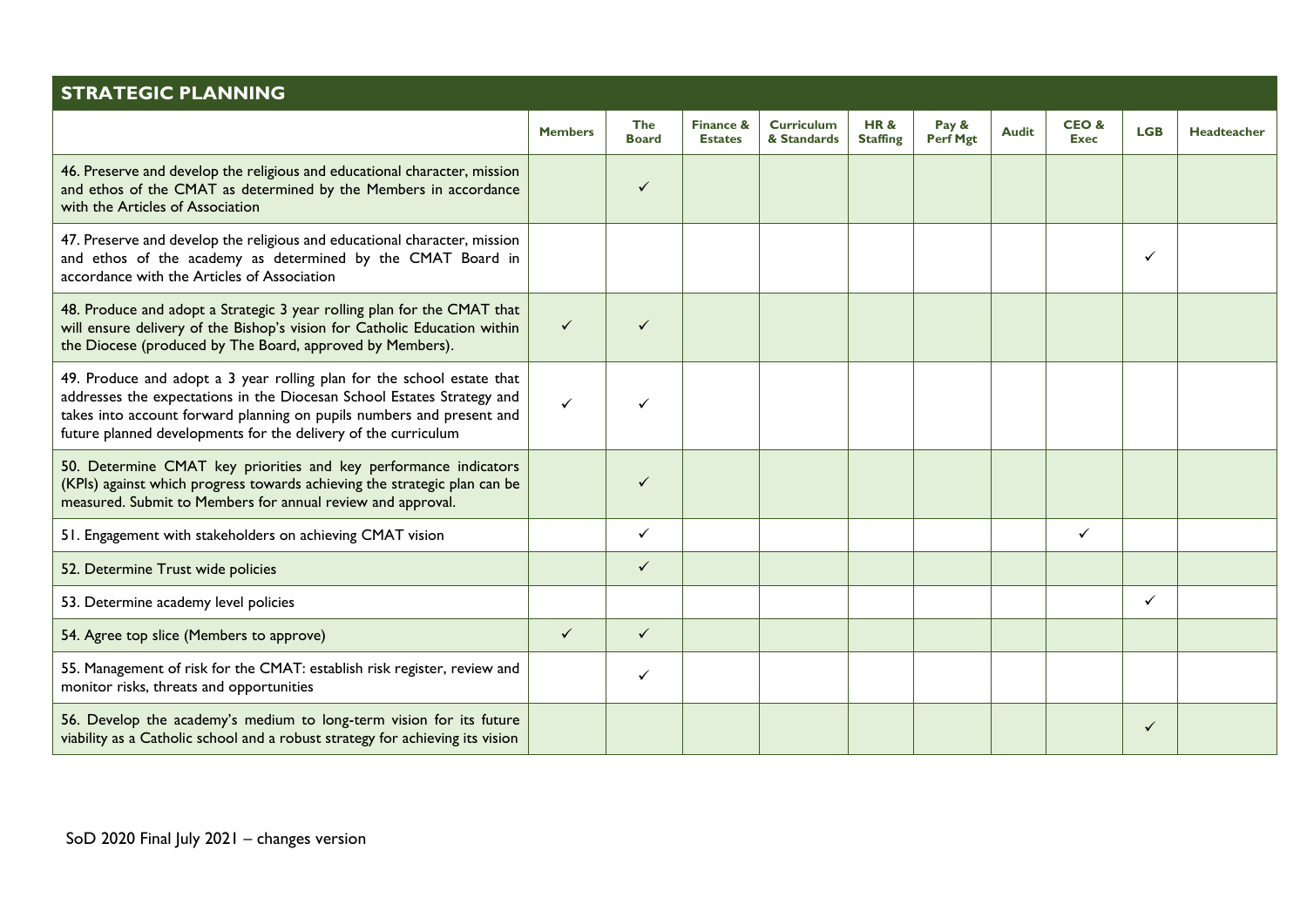| 57. To produce the vision and direction of the academy in conjunction<br>with the LGB and prepare a school development plan |  |  |  |  |  |
|-----------------------------------------------------------------------------------------------------------------------------|--|--|--|--|--|
| 58. Management of risk for the academy: establish risk register, review  <br>and monitor risks, threats and opportunities   |  |  |  |  |  |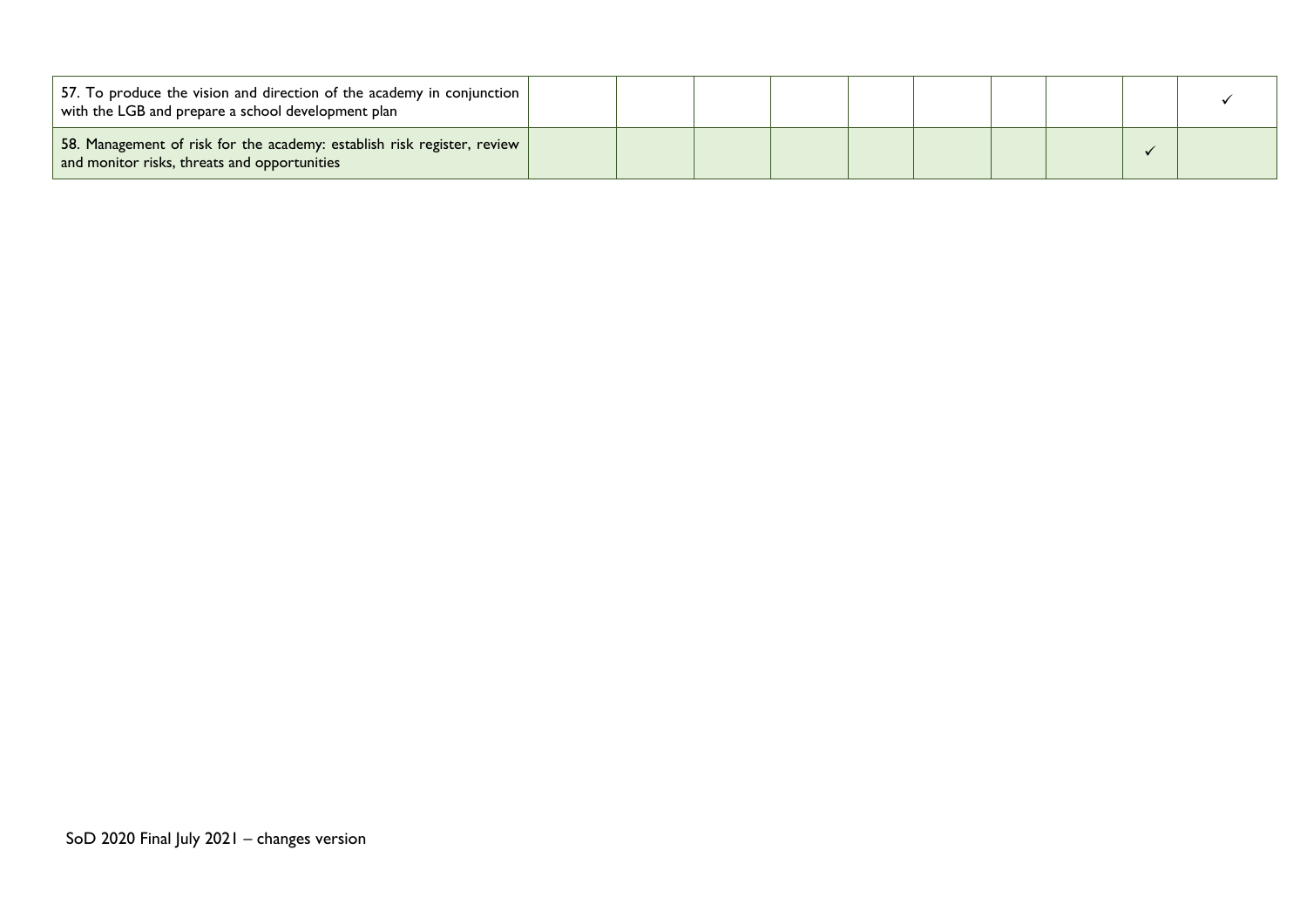HR & STAFFING (Note: the Academy Trust is the employer of all staff - therefore tick in 'The Board' column for all - but delegates the admin functions as set out here. Advice on HR & Staffing *matters to be taken from Academy Trust HR Advisers)*

|                                                                                                                                        | <b>Members</b> | <b>The</b><br><b>Board</b> | Finance &<br><b>Estates</b> | <b>Curriculum</b><br>& Standards | <b>HR&amp;</b><br><b>Staffing</b> | Pay &<br><b>Perf Mgt</b> | <b>Audit</b> | CEO&<br><b>Exec</b> | <b>LGB</b>   | <b>Headteacher</b> |
|----------------------------------------------------------------------------------------------------------------------------------------|----------------|----------------------------|-----------------------------|----------------------------------|-----------------------------------|--------------------------|--------------|---------------------|--------------|--------------------|
| 59. Develop safer recruitment policies and procedures including a<br>template single central record (SCR) and ensure staff are trained |                |                            |                             |                                  | $\checkmark$                      |                          |              |                     |              |                    |
| 60. Implement safer recruitment policies and procedures including<br>maintenance of the academy single central record (SCR)            |                |                            |                             |                                  |                                   |                          |              |                     |              |                    |
| 61. Monitor the implementation of and review safer recruitment<br>procedures                                                           |                | $\checkmark$               |                             |                                  |                                   |                          |              | $\checkmark$        | $\checkmark$ |                    |
| 62. Monitor the single central record (SCR) to ensure that it is accurate<br>and up to date in accordance with statutory requirements  |                |                            |                             |                                  |                                   |                          |              |                     | ✓            |                    |
| 63. Agree CMAT staffing structure                                                                                                      |                | $\checkmark$               |                             |                                  | $\checkmark$                      |                          |              | $\checkmark$        |              |                    |
| 64. Agree academy staffing structure                                                                                                   |                |                            |                             |                                  |                                   |                          |              |                     |              |                    |
| 65. CMAT Chief Executive Officer - appoint and dismiss                                                                                 |                | $\checkmark$               |                             |                                  |                                   |                          |              |                     |              |                    |
| 66. CMAT Executive Team - appoint and dismiss                                                                                          |                | ✓                          |                             |                                  |                                   |                          |              |                     |              |                    |
| 67. Headteacher appointments - to ensure that all diocesan protocols are<br>followed                                                   |                | ✓                          |                             |                                  |                                   |                          |              |                     |              |                    |
| 68. Headteacher dismissals - to implement the requirements of the<br>relevant CMAT policy                                              |                | ✓                          |                             |                                  |                                   |                          |              |                     |              |                    |
| 69. All reserved posts appointments - to ensure that all diocesan<br>protocols are followed                                            |                | ✓                          |                             |                                  |                                   |                          |              |                     |              |                    |
| 70. All reserved post dismissals - to implement the requirements of the<br>relevant CMAT policy                                        |                | ✓                          |                             |                                  |                                   |                          |              |                     |              |                    |
| 71. Academy staff (not headteacher/deputy headteacher): appointments -<br>to implement CMAT recruitment process                        |                |                            |                             |                                  |                                   |                          |              |                     |              |                    |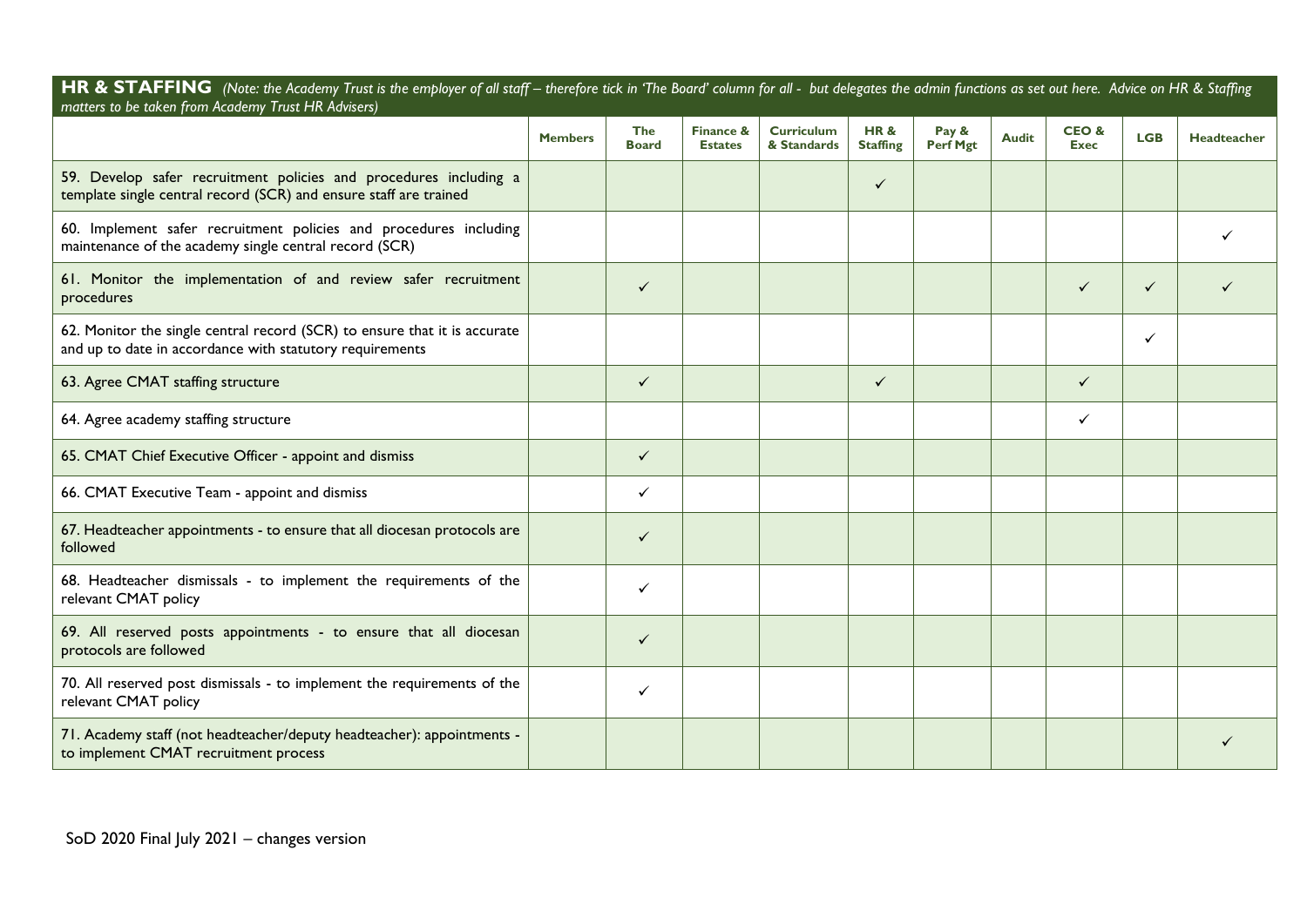| 72. Academy staff dismissals (not the headteacher/deputy headteacher) -<br>to implement the requirements of the relevant CMAT policy                                                                                                          |                                                    |              |  |              |              |                                                                                        |  |
|-----------------------------------------------------------------------------------------------------------------------------------------------------------------------------------------------------------------------------------------------|----------------------------------------------------|--------------|--|--------------|--------------|----------------------------------------------------------------------------------------|--|
| 73. Agree performance management cycle and appraisal arrangements                                                                                                                                                                             |                                                    | $\checkmark$ |  |              |              | $\checkmark$                                                                           |  |
| 74. Undertake performance management of the Chief Executive Officer                                                                                                                                                                           |                                                    | $\checkmark$ |  |              |              |                                                                                        |  |
| 75. Hold headteacher to account for the educational performance of the<br>academy and its pupils and for the internal management and control of<br>the academy including the performance management of staff                                  |                                                    |              |  |              |              | ✓                                                                                      |  |
| 76. Undertake performance management of central team                                                                                                                                                                                          |                                                    |              |  |              |              | ✓                                                                                      |  |
| 77. Undertake performance management of headteacher                                                                                                                                                                                           |                                                    |              |  |              |              | ✓<br><b>Tunless</b><br>alternative<br>arrangements<br>made by<br><b>CMAT</b><br>Board] |  |
| 78. Undertake performance management of academy staff                                                                                                                                                                                         |                                                    |              |  |              |              |                                                                                        |  |
| 79. Establish and review Trust Pay Policy                                                                                                                                                                                                     |                                                    | $\checkmark$ |  |              |              |                                                                                        |  |
| 80. Make recommendations to CMAT Boards on pay awards for CEOs<br>and executive postholders                                                                                                                                                   | $\checkmark$<br>(Exec Pay<br>Renumeration<br>Ctte) |              |  |              |              |                                                                                        |  |
| 81. Agree headteacher pay award                                                                                                                                                                                                               |                                                    | $\checkmark$ |  |              |              |                                                                                        |  |
| 82. Agree central team pay award                                                                                                                                                                                                              |                                                    | $\checkmark$ |  |              |              |                                                                                        |  |
| 83. Agree academy staff pay award                                                                                                                                                                                                             |                                                    | $\checkmark$ |  |              |              |                                                                                        |  |
| 84. Agree pay progression decisions                                                                                                                                                                                                           |                                                    |              |  |              | $\checkmark$ |                                                                                        |  |
| 85. Hear appeals on pay progression decisions                                                                                                                                                                                                 |                                                    |              |  | $\checkmark$ |              |                                                                                        |  |
| 86. Approval of CES policies on appraisal, capability, disciplinary, grievance<br>and sickness absence to be adopted by the Trust on behalf of all academies<br>[Responsibilities under each policy are set out in the policy as appropriate] |                                                    | $\checkmark$ |  |              |              |                                                                                        |  |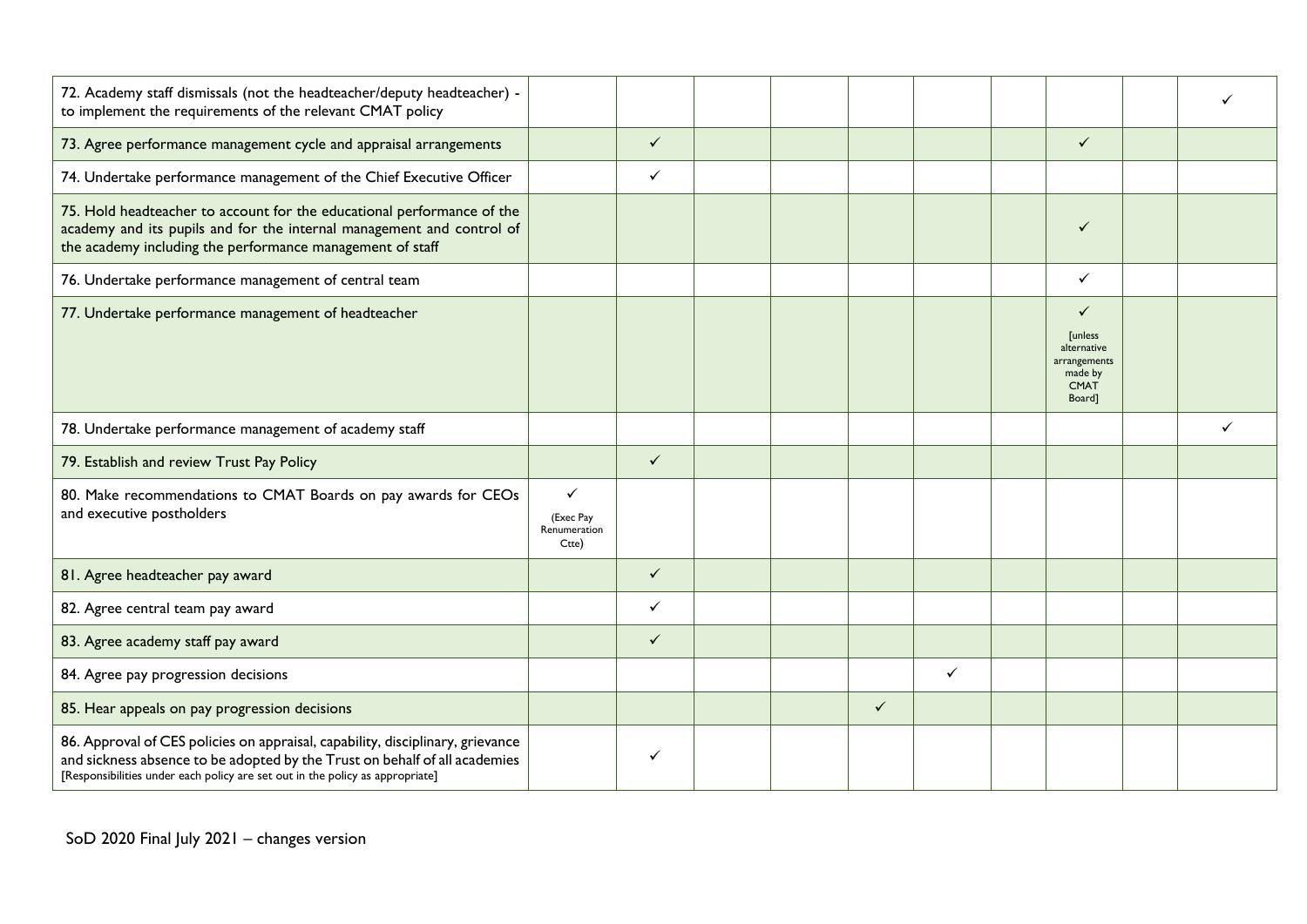| 87. Approval of HR policies not covered by CES. Responsibilities under<br>each policy are set out in the respective policy | $\checkmark$                                  |  |  |  |  |
|----------------------------------------------------------------------------------------------------------------------------|-----------------------------------------------|--|--|--|--|
| 88. Suspend and lift suspension: Chief Executive Officer                                                                   | (Chair of<br>The Board<br>or as<br>delegated) |  |  |  |  |
| 89. Suspend and lift suspension: headteacher                                                                               |                                               |  |  |  |  |
| 90. Suspend and lift suspension: central team                                                                              |                                               |  |  |  |  |
| 91. Suspend and lift suspension: academy staff                                                                             |                                               |  |  |  |  |
| 92. Making changes to terms and conditions of staff                                                                        | $\checkmark$                                  |  |  |  |  |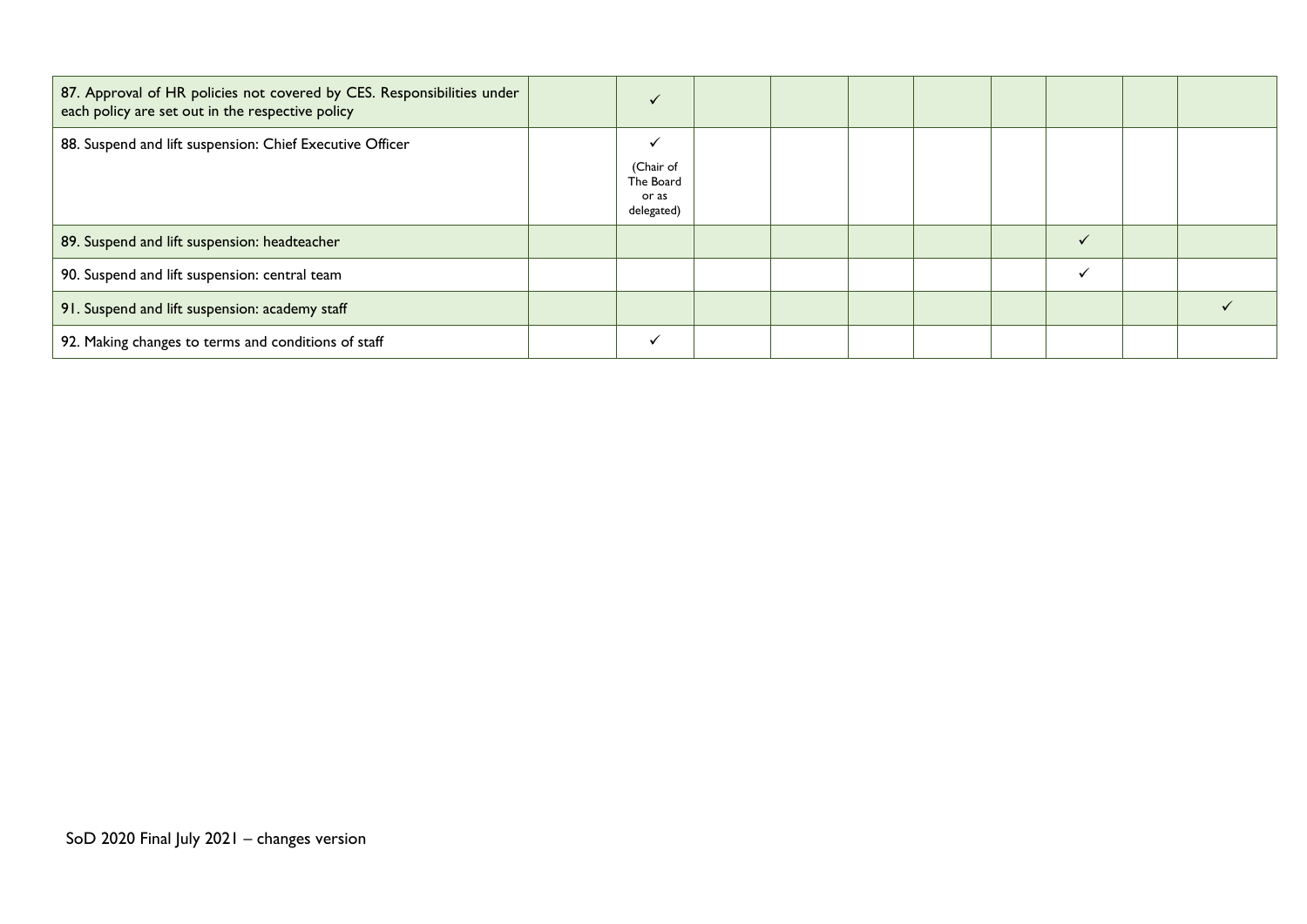| <b>FINANCE</b>                                                                                                                                                                                                                 |                |                            |                             |                                  |                                   |                   |              |                     |            |                    |
|--------------------------------------------------------------------------------------------------------------------------------------------------------------------------------------------------------------------------------|----------------|----------------------------|-----------------------------|----------------------------------|-----------------------------------|-------------------|--------------|---------------------|------------|--------------------|
|                                                                                                                                                                                                                                | <b>Members</b> | <b>The</b><br><b>Board</b> | Finance &<br><b>Estates</b> | <b>Curriculum</b><br>& Standards | <b>HR&amp;</b><br><b>Staffing</b> | Pay &<br>Perf Mgt | <b>Audit</b> | CEO&<br><b>Exec</b> | <b>LGB</b> | <b>Headteacher</b> |
| 93. Appoint internal auditor                                                                                                                                                                                                   |                | $\checkmark$               |                             |                                  |                                   |                   | $\checkmark$ |                     |            |                    |
| 94. Create and review an annual internal audit plan to include both<br>financial and non-financial risks                                                                                                                       |                |                            |                             |                                  |                                   |                   | $\checkmark$ |                     |            |                    |
| 95. External Audit: Produce an annual report with conclusions to advise<br>the Board on the reappointment, dismissal or retendering of the external<br>auditor and their remuneration                                          |                |                            |                             |                                  |                                   |                   | $\checkmark$ |                     |            |                    |
| 96. External Auditor: Appoint External Auditors                                                                                                                                                                                | $\checkmark$   |                            |                             |                                  |                                   |                   |              |                     |            |                    |
| 97. External Audit: Ensure accounts are prepared and audited in<br>accordance with the requirements of the Academies Accounts Direction<br>and the diocesan requirements relating to the accounting for the Church's<br>assets |                | ✓                          |                             |                                  |                                   |                   |              |                     |            |                    |
| 98. External auditors' report: receive and respond and take appropriate<br>action as required                                                                                                                                  |                | ✓                          |                             |                                  |                                   |                   | $\checkmark$ |                     |            |                    |
| 99. Budget plan to support delivery of CMAT key priorities (annual and 3<br>year forecasts): agree/review and report                                                                                                           |                | ✓                          |                             |                                  |                                   |                   |              |                     |            |                    |
| 100. Budget plan to support delivery of academy key priorities (annual<br>and 3 year forecasts): agree/review and report                                                                                                       |                | ✓                          |                             |                                  |                                   |                   |              |                     |            |                    |
| 101. Trust's scheme of financial delegation: establish and review (including<br>contracts)                                                                                                                                     |                | ✓                          |                             |                                  |                                   |                   |              |                     |            |                    |
| 102. Academy's scheme of financial delegation: establish and review                                                                                                                                                            |                |                            | $\checkmark$                |                                  |                                   |                   |              |                     |            |                    |
| 103. Approve contracts which constitute related party transactions<br>[*requires approval from ESFA]                                                                                                                           |                | $\checkmark$               |                             |                                  |                                   |                   |              |                     |            |                    |
| 104. Set up and approve directors' expenses in accordance with the<br>Trust's conflicts of interest policy                                                                                                                     |                | ✓                          |                             |                                  |                                   |                   |              |                     |            |                    |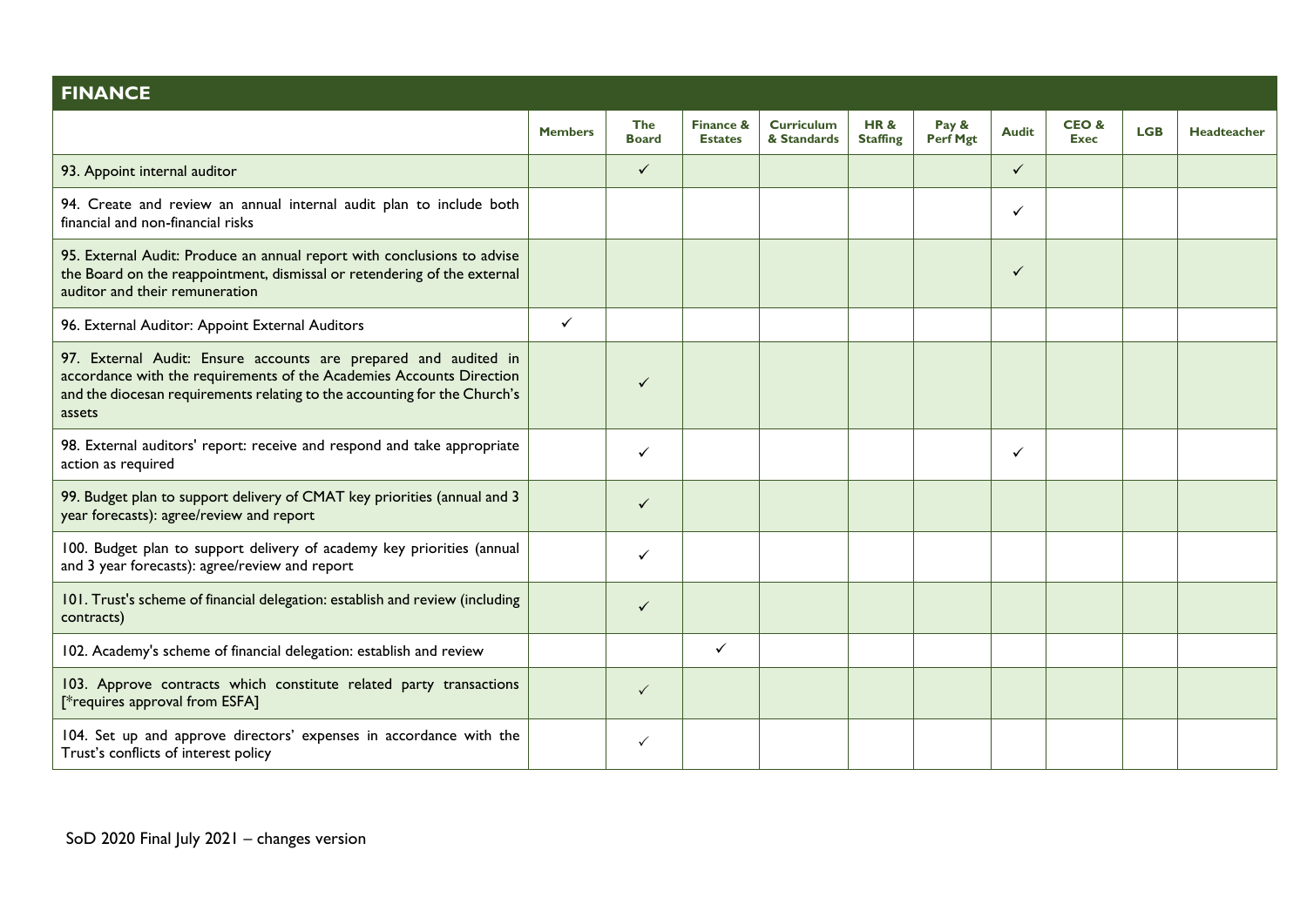| 105. Prepare a Trust wide competitive tendering policy for adoption by<br>The Board in accordance with diocesan policy on procurement contracts                                                         |              | ✓ |  |  |   |              |  |
|---------------------------------------------------------------------------------------------------------------------------------------------------------------------------------------------------------|--------------|---|--|--|---|--------------|--|
| 106. Develop Trust wide procurement strategies and efficiency savings<br>programme (in line with the Trust wide policy) and review opportunities<br>for collaborative procurement                       |              |   |  |  |   |              |  |
| 107. Support The Board in its monitoring and evaluation of the delivery<br>of central services and functions provided or procured by the Trust for<br>the academy                                       |              |   |  |  |   | $\checkmark$ |  |
| 108. Benchmarking and Trust wide value for money: ensure robustness                                                                                                                                     |              | ✓ |  |  |   |              |  |
| 109. Pay diocesan contribution as stipulated from time to time by the<br>Bishop of Nottingham in accordance to diocesan agreed policy                                                                   | $\checkmark$ |   |  |  |   |              |  |
| 110. Adopt and review the charging and remissions policy                                                                                                                                                | $\checkmark$ |   |  |  |   |              |  |
| 111. Develop and implement, in conjunction with the Executive Team and<br>headteachers a disaster recovery/business continuity plan for the CMAT<br>and ensure that local plans exist in each academy   | $\checkmark$ |   |  |  |   |              |  |
| 112. Develop and implement, in conjunction with the executive team and<br>headteacher a disaster recovery/business continuity plan for the academy<br>and ensure that local plans exist in each academy |              |   |  |  |   | ✓            |  |
| 113. Monitor the income, expenditure of the academy and report any<br>issues to the Director of Finance (Operations Director) or The Board                                                              |              |   |  |  | ✓ |              |  |
| 114. Ensure any variances from the budget are reported to the Director<br>of Finance or The Board                                                                                                       |              |   |  |  |   |              |  |
| 115. Maintain a register of business interests of governors                                                                                                                                             |              |   |  |  |   | $\checkmark$ |  |
| 116. Maintain a register of business interests of the Board, Executive<br>Team and employees who have budget responsibility                                                                             | ✓            |   |  |  |   |              |  |
| 117. Monitor the provision of free school meals to those pupils meeting<br>the criteria and follow up where there are any issues                                                                        |              |   |  |  |   | $\checkmark$ |  |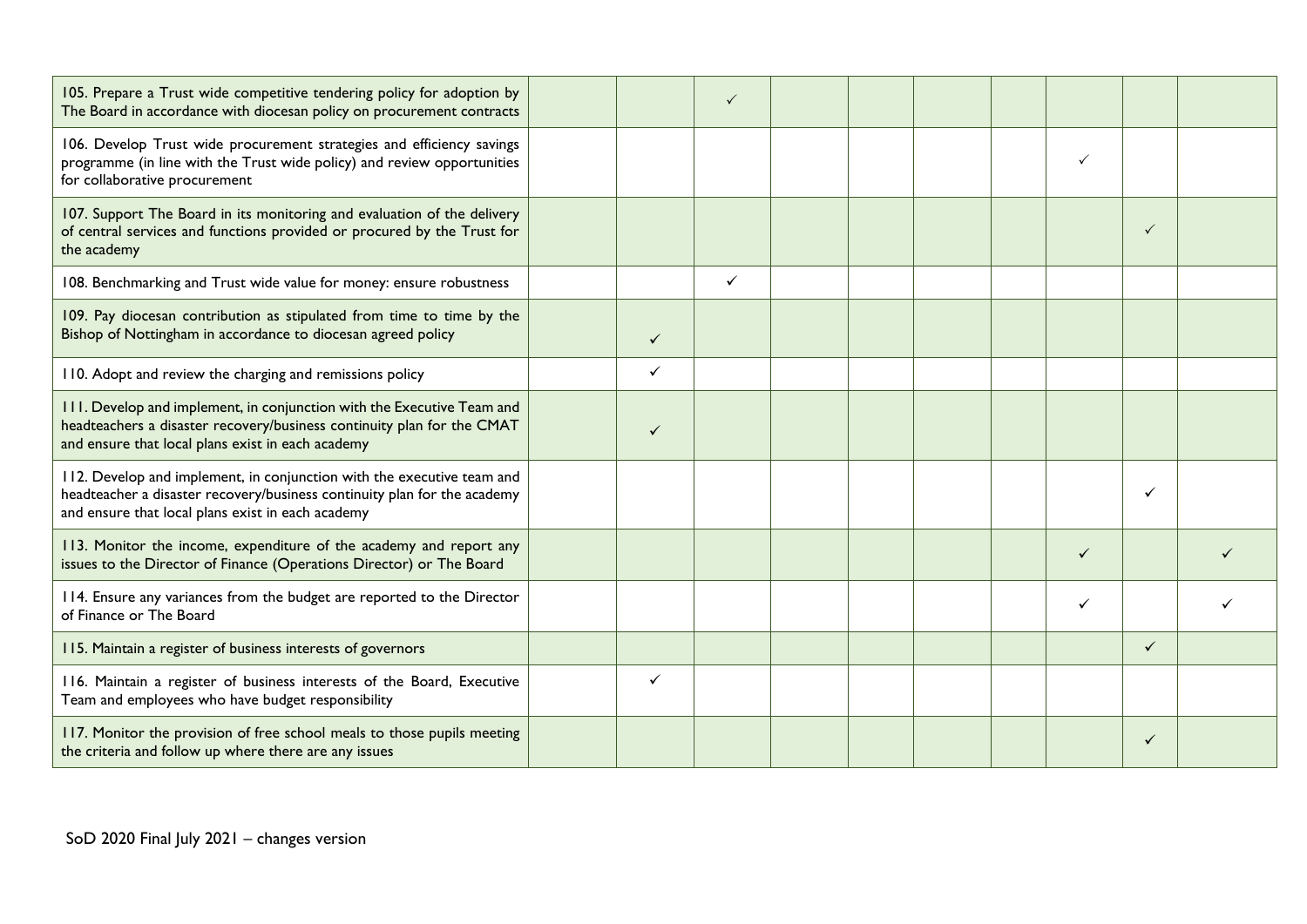| 118. Ensure the CMAT's financial disaster recovery/business continuity<br>plan is adhered to and remains fit for purpose                                                                                                           |  |  |  |  |
|------------------------------------------------------------------------------------------------------------------------------------------------------------------------------------------------------------------------------------|--|--|--|--|
| 119. Monitor the income, expenditure and balance sheet of the CMAT<br>and produce monthly budget monitoring reports for the directors<br>highlighting any concerns or issues in accordance to and reflective of<br>diocesan policy |  |  |  |  |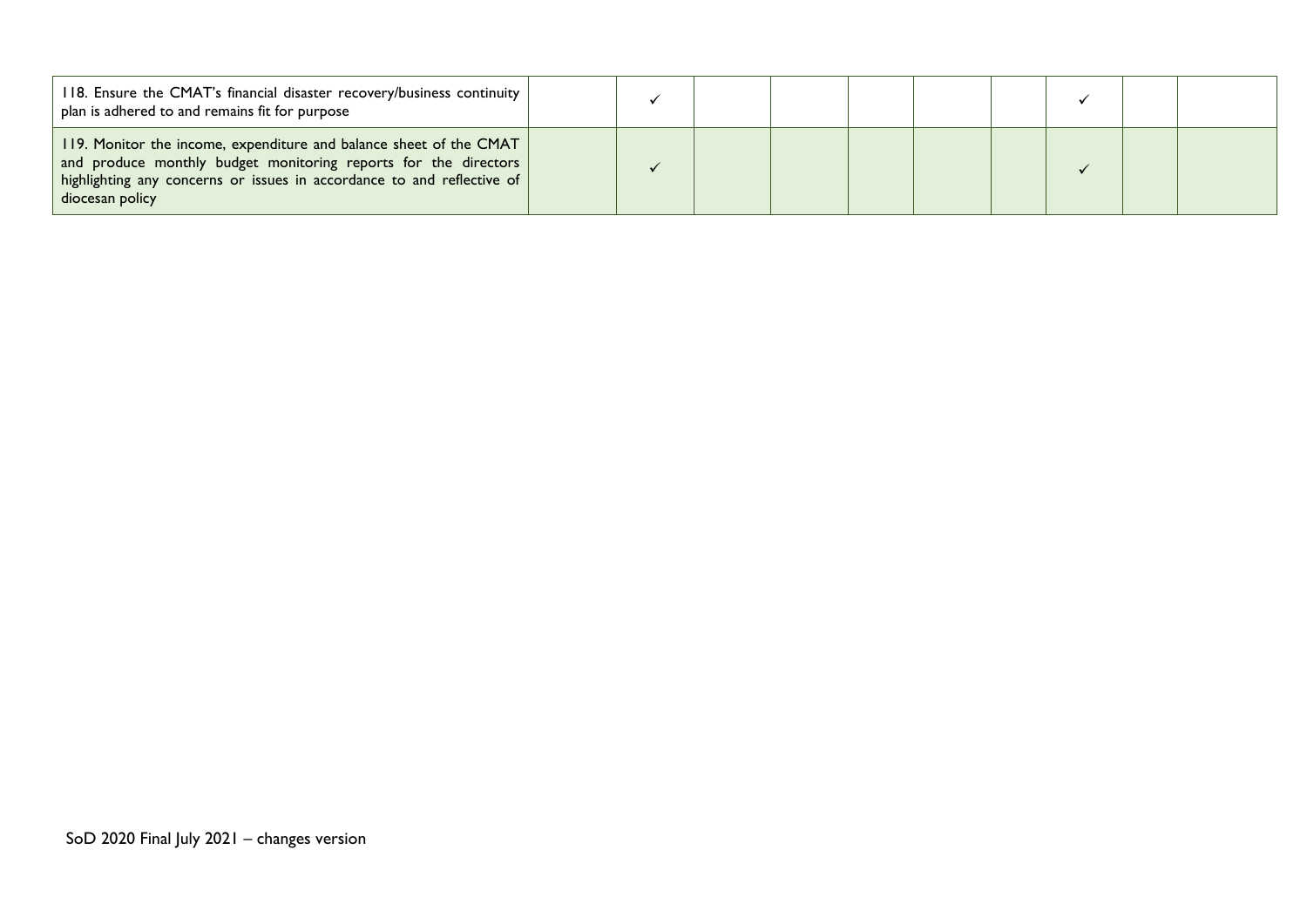| <b>HEALTH &amp; SAFETY / ESTATES</b>                                                                                                                                                                     |                |                            |                             |                                  |                                   |                   |              |                     |            |                    |
|----------------------------------------------------------------------------------------------------------------------------------------------------------------------------------------------------------|----------------|----------------------------|-----------------------------|----------------------------------|-----------------------------------|-------------------|--------------|---------------------|------------|--------------------|
|                                                                                                                                                                                                          | <b>Members</b> | <b>The</b><br><b>Board</b> | Finance &<br><b>Estates</b> | <b>Curriculum</b><br>& Standards | <b>HR&amp;</b><br><b>Staffing</b> | Pay &<br>Perf Mgt | <b>Audit</b> | CEO&<br><b>Exec</b> | <b>LGB</b> | <b>Headteacher</b> |
| 120. Oversee development and maintenance of individual academy estate<br>and ensure safety of premises and estate                                                                                        |                | ✓                          | $\checkmark$                |                                  |                                   |                   |              | $\checkmark$        |            |                    |
| 121. Establish and review asset management plan                                                                                                                                                          |                |                            | $\checkmark$                |                                  |                                   |                   |              | ✓                   |            |                    |
| 122. Ensure health and safety audits are carried out and<br>report findings                                                                                                                              |                |                            | $\checkmark$                |                                  |                                   |                   |              | ✓                   |            |                    |
| 123. Apply to the Diocesan Trustees through the NRCDES for any<br>funding /consent to building works before undertaking any works                                                                        |                | ✓                          |                             |                                  |                                   |                   |              |                     |            |                    |
| 124. Adopt a Trust wide health and safety policy and risk reporting policy                                                                                                                               |                | $\checkmark$               |                             |                                  |                                   |                   |              |                     |            |                    |
| 125. Adopt a Trust wide lettings policy in accordance with the Diocesan<br>Trustees' requirements                                                                                                        |                | ✓                          |                             |                                  |                                   |                   |              |                     |            |                    |
| 126. Make any proposals relating to the school estate to the directors in<br>accordance with any requirements set out by the Diocesan Trustees                                                           |                |                            | $\checkmark$                |                                  |                                   |                   |              | $\checkmark$        |            |                    |
| 127. Monitor and support the implementation of the Trust wide health<br>and safety policy and report any issues to the directors                                                                         |                |                            | $\checkmark$                |                                  |                                   |                   |              | ✓                   |            |                    |
| 128. Draw up, agree and monitor an accessibility plan for each academy<br>in consultation with the headteachers, reporting any issues to the<br>directors                                                |                |                            | $\checkmark$                |                                  |                                   |                   |              | $\checkmark$        |            |                    |
| 129. With agreement from the Diocesan Trustees, advise the directors<br>and manage in conjunction with them, any capital and building<br>improvement grants                                              |                |                            | ✓                           |                                  |                                   |                   |              | ✓                   |            |                    |
| 130. Review the risk register of the academy and prepare a risk report<br>for the executive team/directors                                                                                               |                |                            |                             |                                  |                                   |                   |              |                     |            |                    |
| 131. Follow procedural guidance issued by the CMAT to monitor the<br>implementation of the health and safety policy and ensure that<br>appropriate risk assessments are being carried out in the academy |                |                            |                             |                                  |                                   |                   |              |                     | ✓          |                    |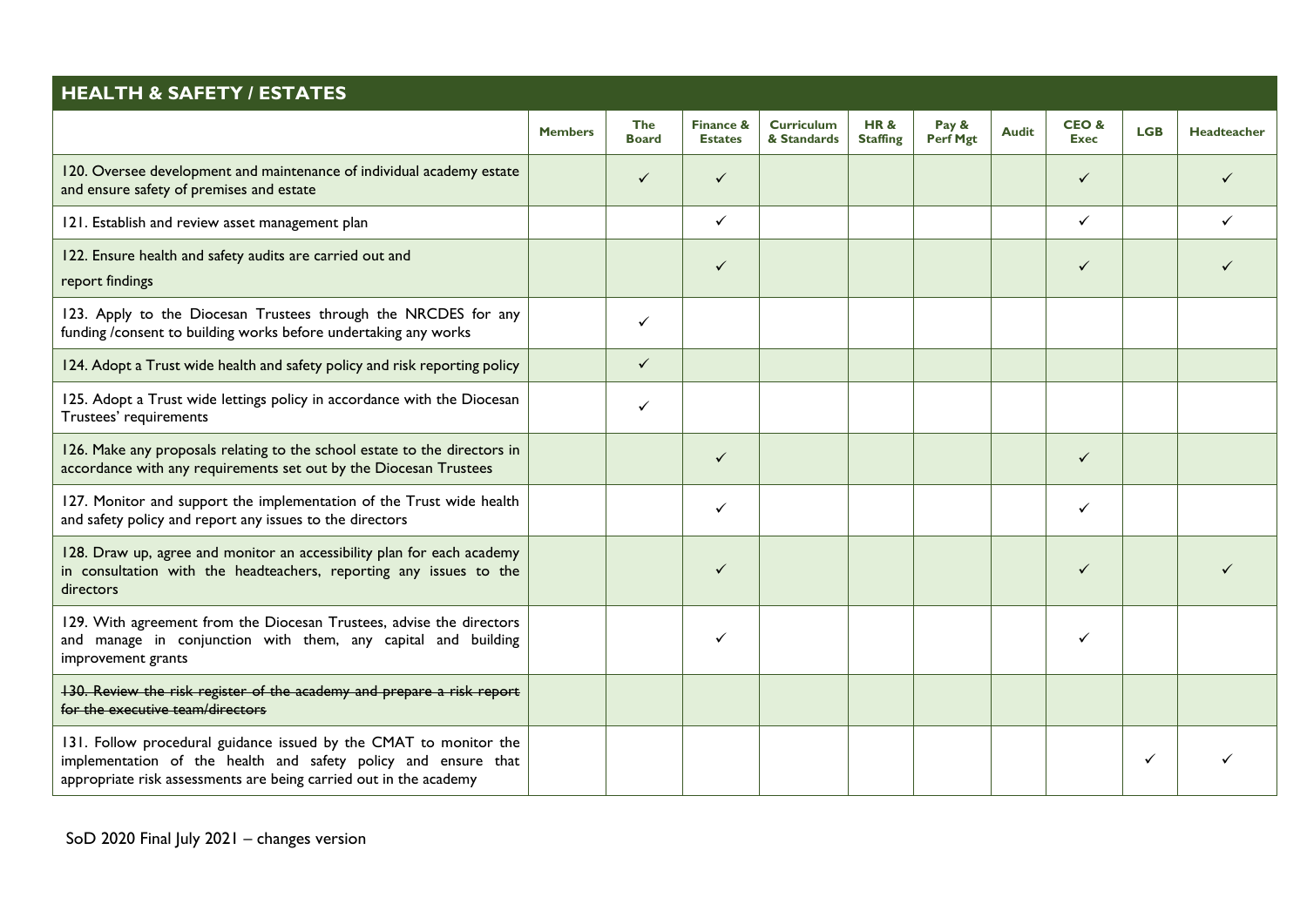| 132. Conduct site inspections to review any health and safety issues and<br>the security of premises and equipment                                                                                        |  |  |  |  |  |
|-----------------------------------------------------------------------------------------------------------------------------------------------------------------------------------------------------------|--|--|--|--|--|
| 133. Follow procedural guidance issued by the CMAT to monitor the<br>arrangements for the effective supervision of building maintenance and<br>minor works and take up any issues with the executive team |  |  |  |  |  |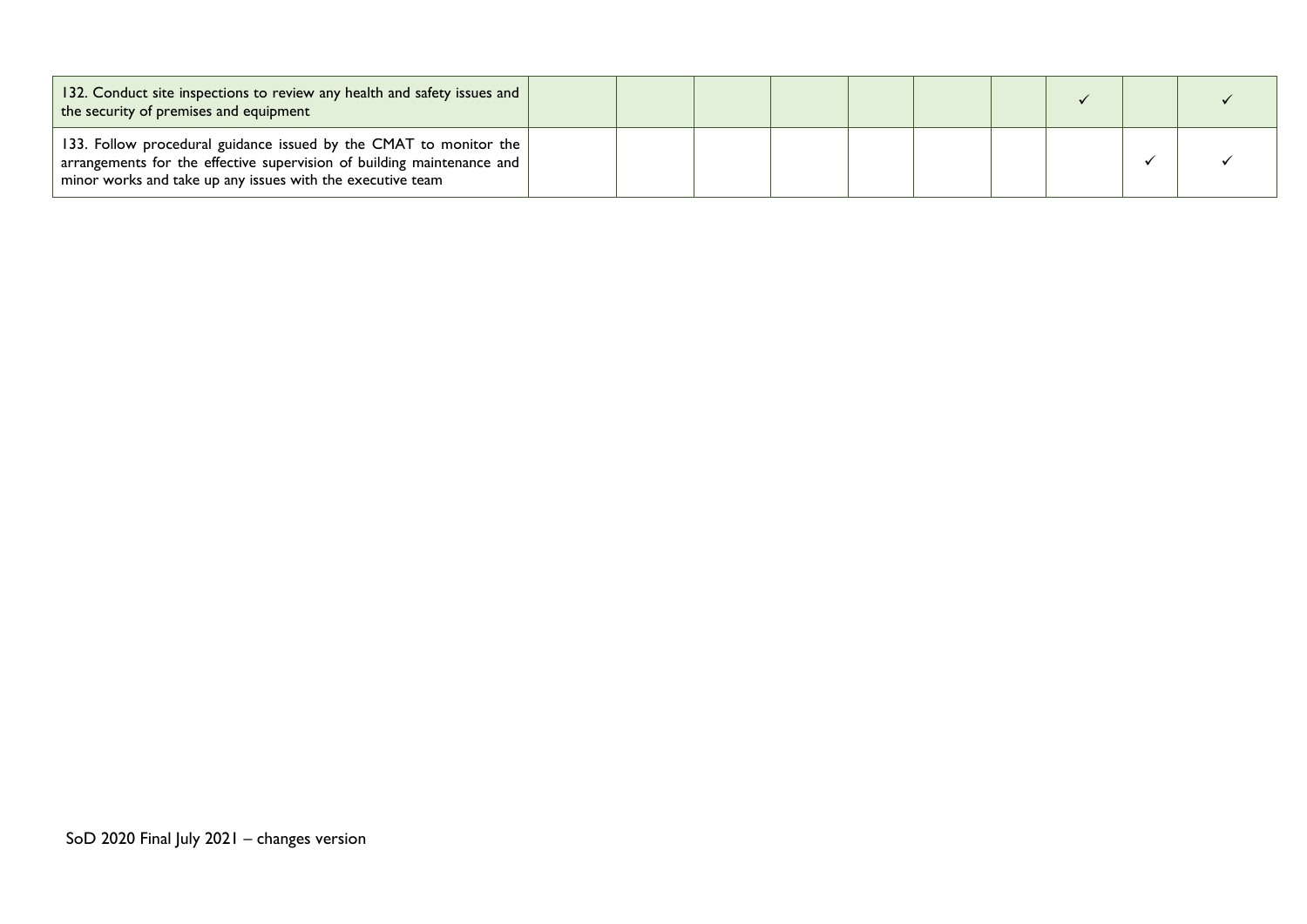| <b>HEALTH &amp; SAFETY / ESTATES</b>                                                                                                     |                |                            |                             |                                  |                                   |                          |              |                     |            |             |
|------------------------------------------------------------------------------------------------------------------------------------------|----------------|----------------------------|-----------------------------|----------------------------------|-----------------------------------|--------------------------|--------------|---------------------|------------|-------------|
|                                                                                                                                          | <b>Members</b> | <b>The</b><br><b>Board</b> | Finance &<br><b>Estates</b> | <b>Curriculum</b><br>& Standards | <b>HR&amp;</b><br><b>Staffing</b> | Pay &<br><b>Perf Mgt</b> | <b>Audit</b> | CEO&<br><b>Exec</b> | <b>LGB</b> | Headteacher |
| 134. Prepare a risk register for the LGB having regard to the risks<br>identified by the executive team and audit processes              |                |                            |                             |                                  |                                   |                          |              |                     |            |             |
| 135. Prepare a health and safety policy for the academy (in line with the<br>Trust wide policy)                                          |                |                            | $\checkmark$                |                                  |                                   |                          |              |                     |            |             |
| 136. Follow procedural guidance issued by the CMAT to monitor the<br>accident book and agree appropriate actions with the executive team |                |                            |                             |                                  |                                   |                          |              |                     |            |             |
| 137. Ensure suitable risk assessments are prepared and appropriate<br>actions taken                                                      |                |                            |                             |                                  |                                   |                          |              |                     |            |             |
| 138. Review security of premises and equipment                                                                                           |                |                            |                             |                                  |                                   |                          |              |                     |            |             |
| 139. Implement the Trust wide lettings policy in the academy                                                                             |                |                            |                             |                                  |                                   |                          |              |                     |            |             |
| 140. Liaise with the executive team on the accessibility plan for the<br>academy                                                         |                |                            |                             |                                  |                                   |                          |              |                     |            |             |
| 141. Be responsible for closing the school if required on health and<br>safety related issues                                            |                |                            |                             |                                  |                                   |                          |              |                     |            |             |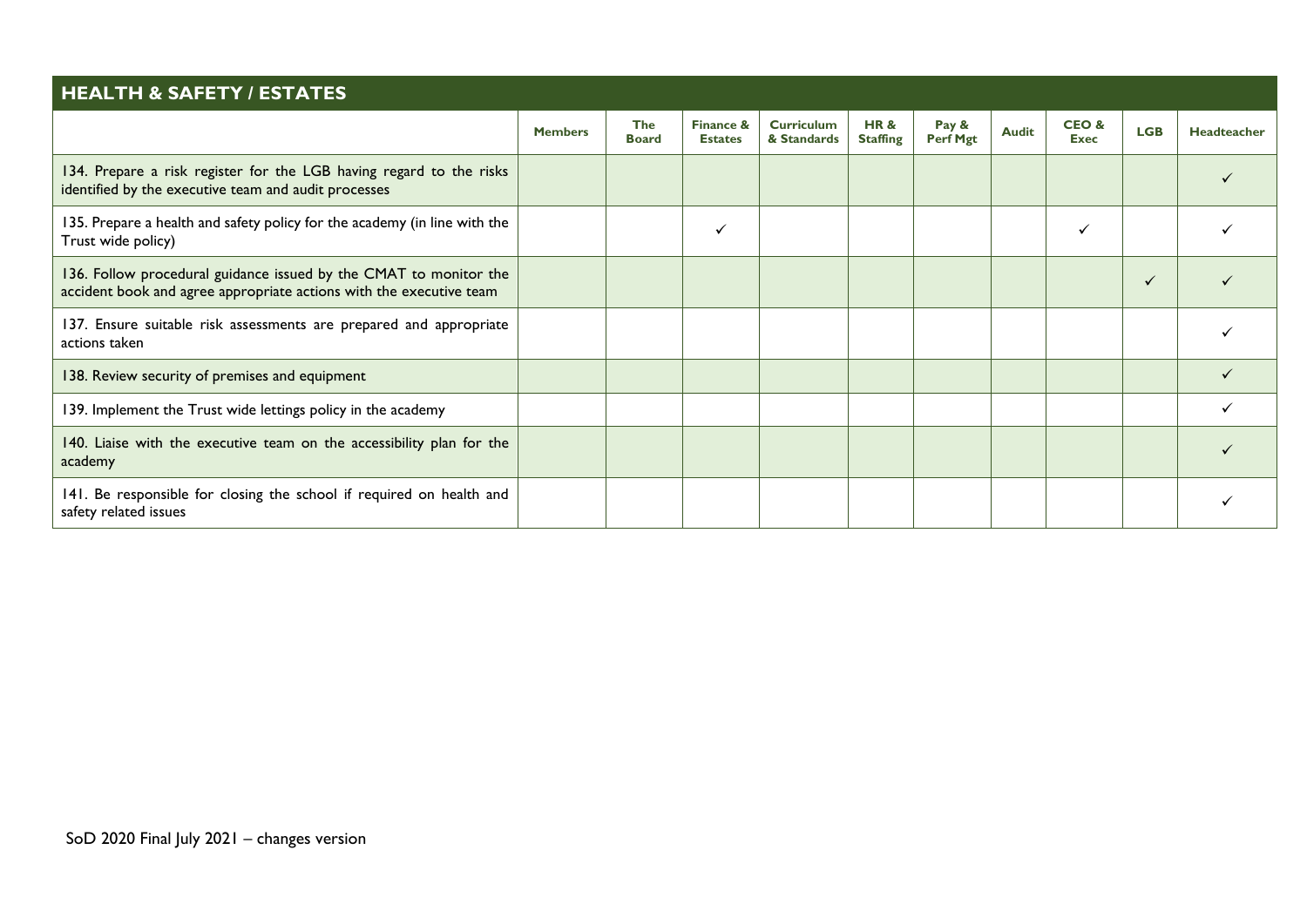| <b>SAFEGUARDING</b>                                                                                                                                            |                |                            |                             |                                  |                                   |                   |              |                     |            |                    |
|----------------------------------------------------------------------------------------------------------------------------------------------------------------|----------------|----------------------------|-----------------------------|----------------------------------|-----------------------------------|-------------------|--------------|---------------------|------------|--------------------|
|                                                                                                                                                                | <b>Members</b> | <b>The</b><br><b>Board</b> | Finance &<br><b>Estates</b> | <b>Curriculum</b><br>& Standards | <b>HR&amp;</b><br><b>Staffing</b> | Pay &<br>Perf Mgt | <b>Audit</b> | CEO&<br><b>Exec</b> | <b>LGB</b> | <b>Headteacher</b> |
| 142. Appoint a safeguarding lead director for the Trust                                                                                                        |                | $\checkmark$               |                             |                                  |                                   |                   |              |                     |            |                    |
| 143. Adopt a Trust wide safeguarding and child protection policy bearing<br>in mind local variance where the Trust spans more than one Local<br>Authority area |                | ✓                          |                             |                                  |                                   |                   |              |                     |            |                    |
| 144. Ensure the single central record (SCR) is maintained for all Trust<br>based and cross-school appointments                                                 |                | $\checkmark$               |                             |                                  |                                   |                   |              |                     |            |                    |
| 145. Ensure that at least one director on any recruitment panel has up<br>to date safeguarding training                                                        |                | ✓                          |                             |                                  |                                   |                   |              |                     |            |                    |
| 146. Ensure that all senior leaders are trained in safer recruitment                                                                                           |                | $\checkmark$               |                             |                                  |                                   |                   |              | $\checkmark$        |            |                    |
| 147. Ensure that governors who undertake recruitment are trained in<br>safer recruitment                                                                       |                |                            |                             |                                  |                                   |                   |              |                     | ✓          |                    |
| 148. Monitor safeguarding practice across the Trust and take<br>appropriate action where safeguarding practice is falling short of the<br>standards expected   |                | ✓                          |                             |                                  |                                   |                   |              | ✓                   |            |                    |
| 149. Ensure that each academy has appointed a designated teacher to<br>support Looked After Children                                                           |                | ✓                          |                             |                                  |                                   |                   |              | ✓                   |            |                    |
| 150. Make arrangements for safeguarding audits to be conducted by<br>independent personnel                                                                     |                |                            |                             |                                  |                                   |                   |              | ✓                   |            |                    |
| 151. Report to The Board (at least annually) on the procedures in place<br>for safeguarding and on matters as they arise                                       |                |                            |                             |                                  |                                   |                   |              | ✓                   |            |                    |
| 152. Monitor compliance with legislation (including the single central<br>record) and report any failings to The Board                                         |                |                            |                             |                                  |                                   |                   |              | $\checkmark$        |            |                    |
| 153. Identify training needs and report to The Board                                                                                                           |                |                            |                             |                                  |                                   |                   |              | ✓                   |            |                    |
| 154. Appoint a designated governor for safeguarding                                                                                                            |                |                            |                             |                                  |                                   |                   |              |                     | ✓          |                    |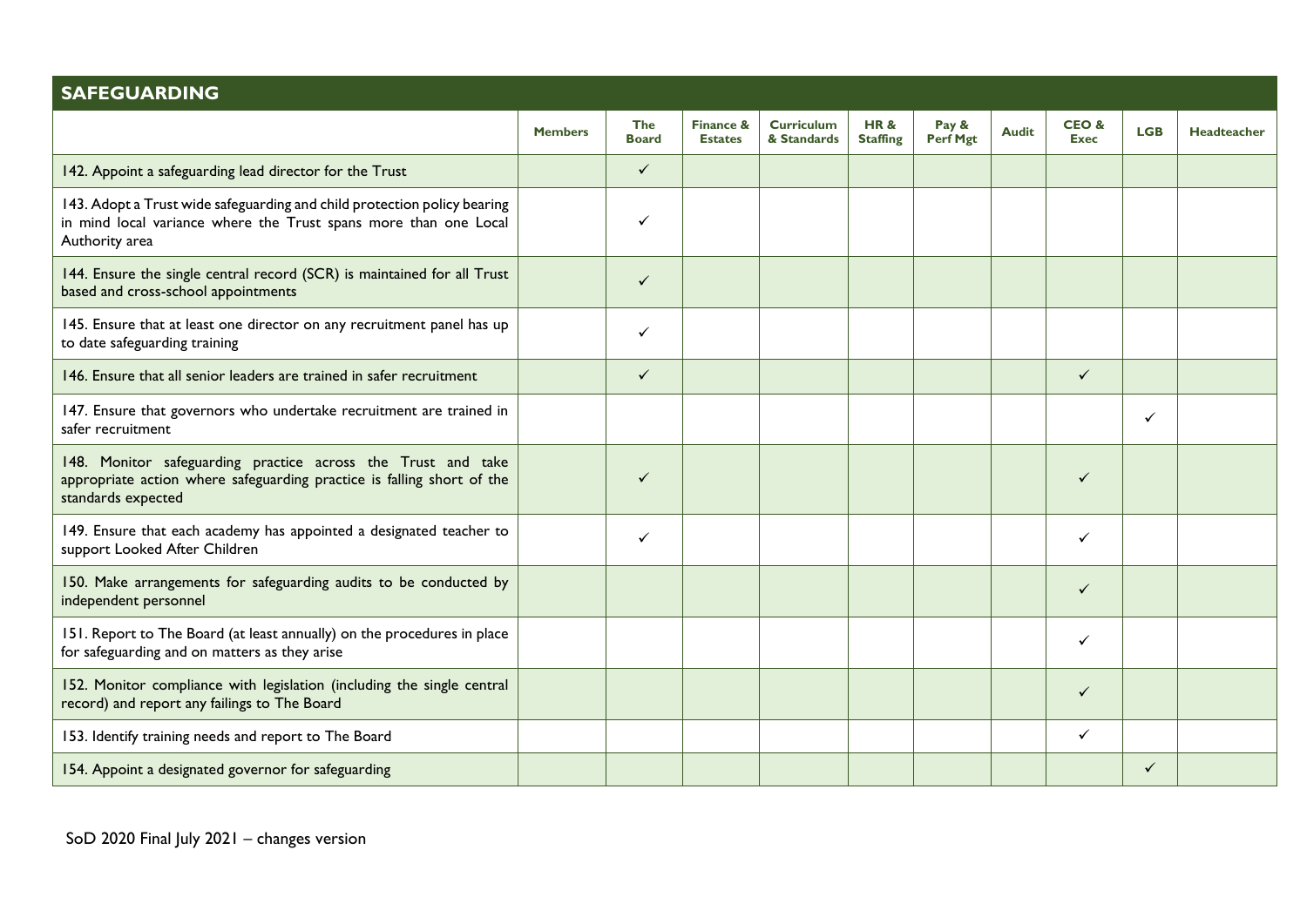| 155. Monitor systems for safeguarding pupils and report findings to The<br>Board                                                                        |  |  |  |  |  |
|---------------------------------------------------------------------------------------------------------------------------------------------------------|--|--|--|--|--|
| 156. Appoint a Designated Safeguarding Officer (DSO) to support<br>Looked After Children and to ensure the role is compliant with<br>statutory guidance |  |  |  |  |  |
| 157. Promote, develop and maintain a robust culture of safeguarding<br>that has at its heart the welfare and needs of the child first                   |  |  |  |  |  |
| 158. Appoint designated qualified safeguarding staff who are known by<br>all                                                                            |  |  |  |  |  |
| 159. Maintain the single central record (SCR)                                                                                                           |  |  |  |  |  |
| 160. Ensure compliance with all relevant regulations e.g. Risk<br>assessments, health and safety etc.                                                   |  |  |  |  |  |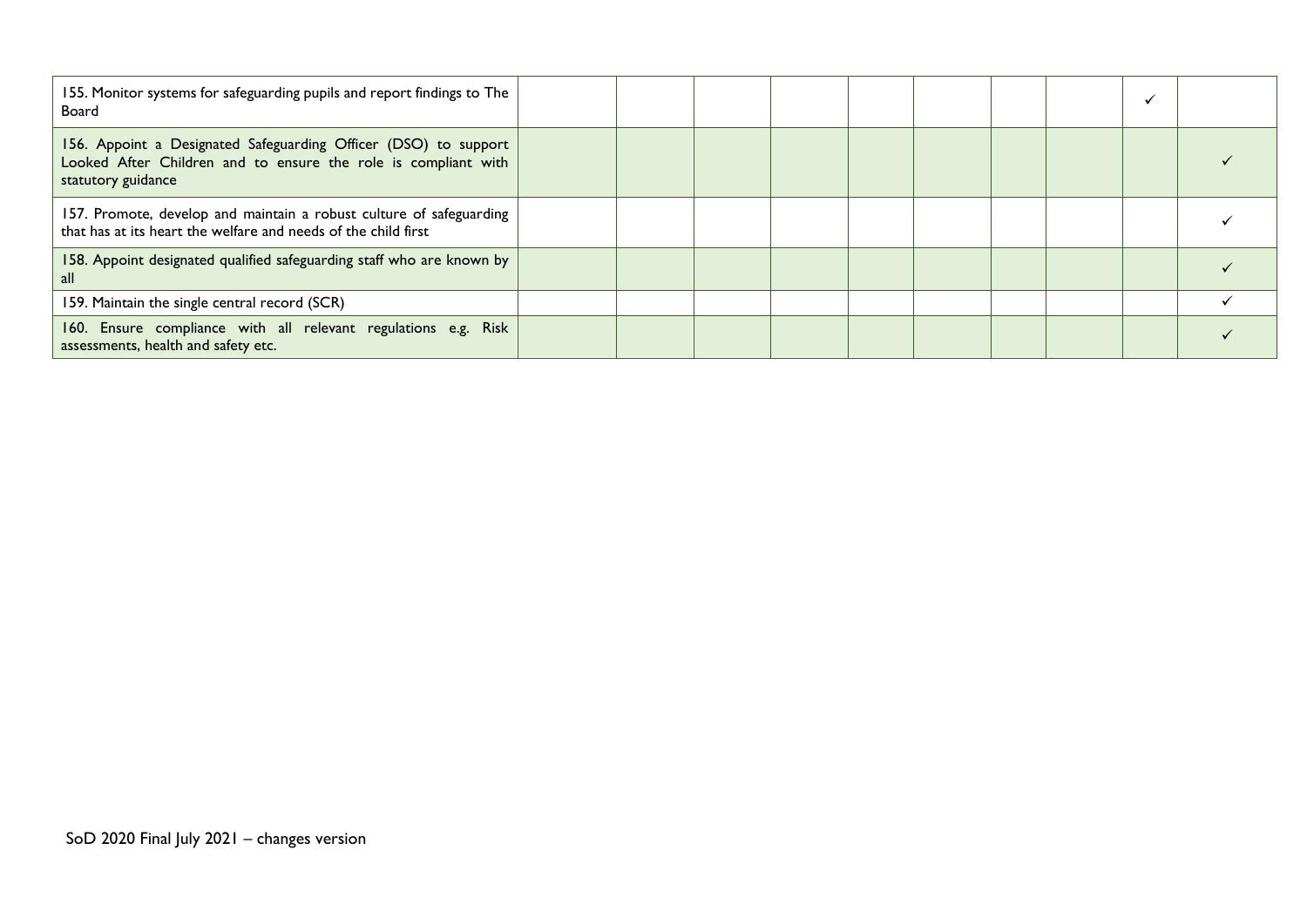| <b>ADMISSIONS &amp; EXCLUSIONS</b>                                                                                                                                                                                  |                |                            |                             |                                  |                                   |                          |              |                     |              |             |
|---------------------------------------------------------------------------------------------------------------------------------------------------------------------------------------------------------------------|----------------|----------------------------|-----------------------------|----------------------------------|-----------------------------------|--------------------------|--------------|---------------------|--------------|-------------|
|                                                                                                                                                                                                                     | <b>Members</b> | <b>The</b><br><b>Board</b> | Finance &<br><b>Estates</b> | <b>Curriculum</b><br>& Standards | <b>HR&amp;</b><br><b>Staffing</b> | Pay &<br><b>Perf Mgt</b> | <b>Audit</b> | CEO&<br><b>Exec</b> | <b>LGB</b>   | Headteacher |
| 161. Implement diocesan admissions policy                                                                                                                                                                           |                |                            |                             |                                  |                                   |                          |              |                     | ✓            |             |
| 162. Prepare an annual report to The Board on the need for school<br>places within the local community, including forecasts and the<br>effectiveness of existing arrangements                                       |                |                            |                             |                                  |                                   |                          |              |                     |              |             |
| 163. Assist the diocese with any requirements it may have relating to<br>the Bishop's duty to seek to ensure that there are sufficient school<br>places available for the baptised Catholic children in his diocese |                | ✓                          |                             |                                  |                                   |                          |              |                     | ✓            |             |
| 164. Provide advice and guidance to the headteacher, LGB and directors<br>as to requirements under the School Admissions and Appeals Codes                                                                          |                |                            |                             |                                  |                                   |                          |              | ✓                   |              |             |
| 165. Provide oversight and support of the implementation of admissions<br>arrangements across the Trust and ensure that the requirements of the<br>Admissions Code are met                                          |                | ✓                          |                             |                                  |                                   |                          |              |                     |              |             |
| 166. Undertake consultation, publish admissions and determine<br>arrangements as required in accordance with the Schools Admissions<br>and Appeals Codes                                                            |                |                            |                             |                                  |                                   |                          |              |                     |              |             |
| 167. Ensure effective arrangements are in place for pupil recruitment<br>liaising with the Trust                                                                                                                    |                | ✓                          |                             |                                  |                                   |                          |              |                     | ✓            |             |
| 168. Make arrangements for determining admissions and hearing<br>admissions appeals                                                                                                                                 |                |                            |                             |                                  |                                   |                          |              |                     |              |             |
| 169. Monitor and review decisions on exclusions                                                                                                                                                                     |                |                            |                             |                                  |                                   |                          |              |                     | $\checkmark$ |             |
| 170. Establish exclusion appeal panels when required and ensure that<br>governors are trained in the work of exclusion appeal panels                                                                                |                | ✓                          |                             |                                  |                                   |                          |              |                     |              |             |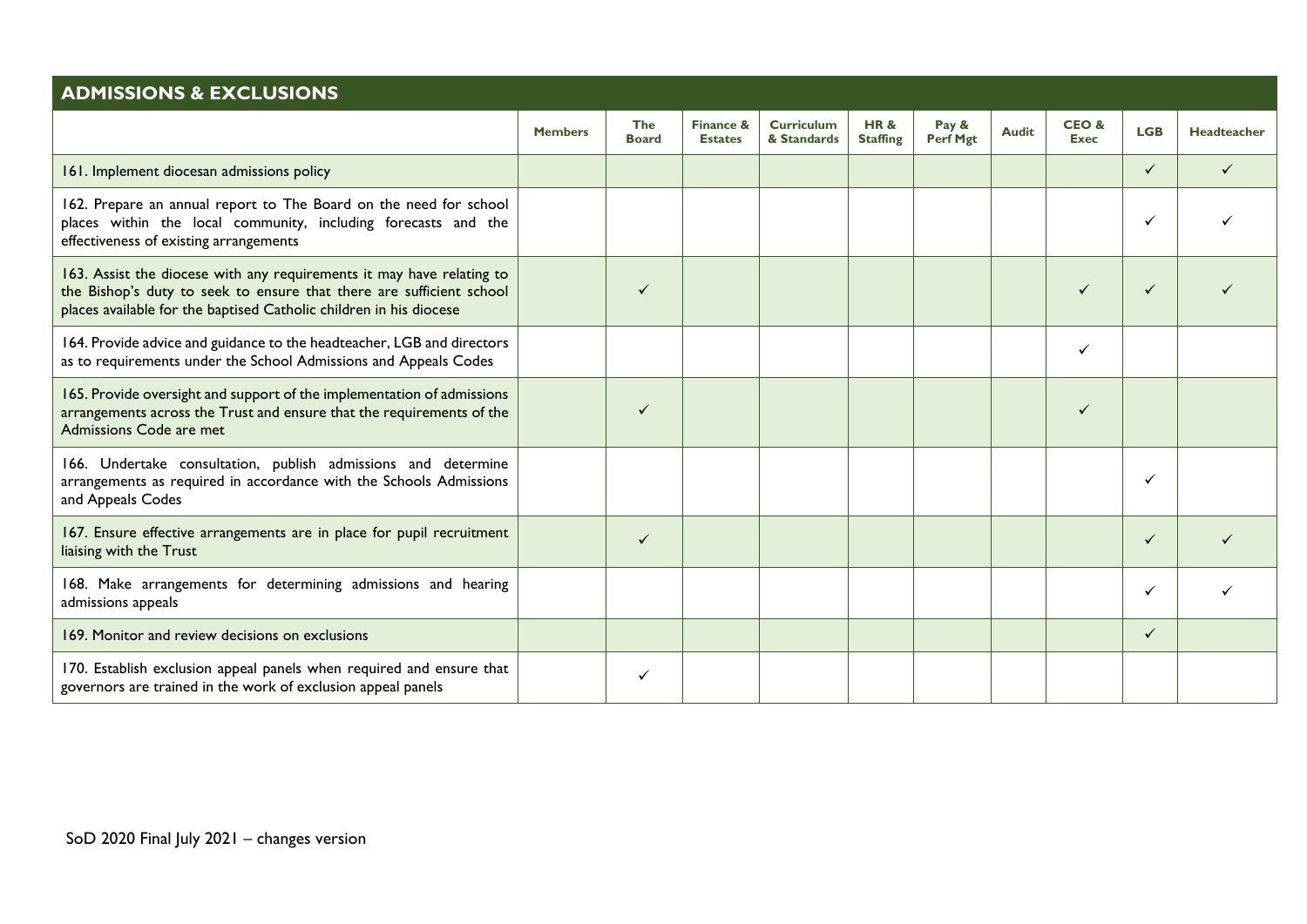| <b>CURRICULUM &amp; STANDARDS</b>                                                                                                                                                                                                                                |                |                            |                             |                                  |                                   |                   |              |                     |              |             |
|------------------------------------------------------------------------------------------------------------------------------------------------------------------------------------------------------------------------------------------------------------------|----------------|----------------------------|-----------------------------|----------------------------------|-----------------------------------|-------------------|--------------|---------------------|--------------|-------------|
|                                                                                                                                                                                                                                                                  | <b>Members</b> | <b>The</b><br><b>Board</b> | Finance &<br><b>Estates</b> | <b>Curriculum</b><br>& Standards | <b>HR&amp;</b><br><b>Staffing</b> | Pay &<br>Perf Mgt | <b>Audit</b> | CEO&<br><b>Exec</b> | <b>LGB</b>   | Headteacher |
| <b>Ensure</b><br>academies<br>fulfil<br>Bishops'<br>Conference<br>171.<br>requirements/diocesan expectations for the teaching of Religious<br>Education, that it constitutes 10% of the weekly timetable (5% for 6 <sup>th</sup><br>Form) and Collective Worship | $\checkmark$   | ✓                          |                             |                                  |                                   |                   |              | ✓                   | $\checkmark$ |             |
| 172. Report any relevant information to the Bishop of Nottingham in<br>order to provide assurances that standards across the academies in the<br>Trust are being met                                                                                             |                | $\checkmark$               |                             |                                  |                                   |                   |              |                     |              |             |
| 173. Oversee curriculum policies to ensure they are balanced and<br>broad. This will include:                                                                                                                                                                    |                |                            |                             |                                  |                                   |                   |              |                     |              |             |
| Ensuring that the Catholic mission and ethos of the Trust<br>$\bullet$<br>permeates the curriculum and life at each of the academies                                                                                                                             |                |                            |                             |                                  |                                   |                   |              |                     |              |             |
| Ensuring that every pupil is well-equipped to follow their<br>$\bullet$<br>vocation as active citizens in service to the world                                                                                                                                   |                | $\checkmark$               |                             |                                  |                                   |                   |              |                     |              |             |
| Ensuring that the curriculum, extra-curricular activities and<br>$\bullet$<br>ethos will prepare pupils for life in modern Britain                                                                                                                               |                |                            |                             |                                  |                                   |                   |              |                     |              |             |
| Ensuring that there is a written policy on Relationships and Sex<br>$\bullet$<br>Education (RSE) in line with diocesan policy which ensures that<br>it is taught in accordance with the social and moral teachings<br>of the Catholic Church                     |                |                            |                             |                                  |                                   |                   |              |                     |              |             |
| 174. Act effectively to ensure high standards and draw up and implement<br>plans if standards are not rising, set up support/challenge strategies and<br>alert The Board to any shortcomings or fall in standards before they<br>become serious                  |                |                            |                             |                                  |                                   |                   |              | ✓                   |              |             |
| 175. Comply with any denominational inspections pursuant to Section<br>48 and any additional canonical inspections and visitations of the Bishop<br>of Nottingham                                                                                                | $\checkmark$   | $\checkmark$               |                             |                                  |                                   |                   |              | $\checkmark$        | $\checkmark$ |             |
| 176. Comply with any other education inspections, e.g. Section 5,<br>Section 8 Ofsted inspections as required by law                                                                                                                                             | ✓              | ✓                          |                             |                                  |                                   |                   |              |                     | ✓            |             |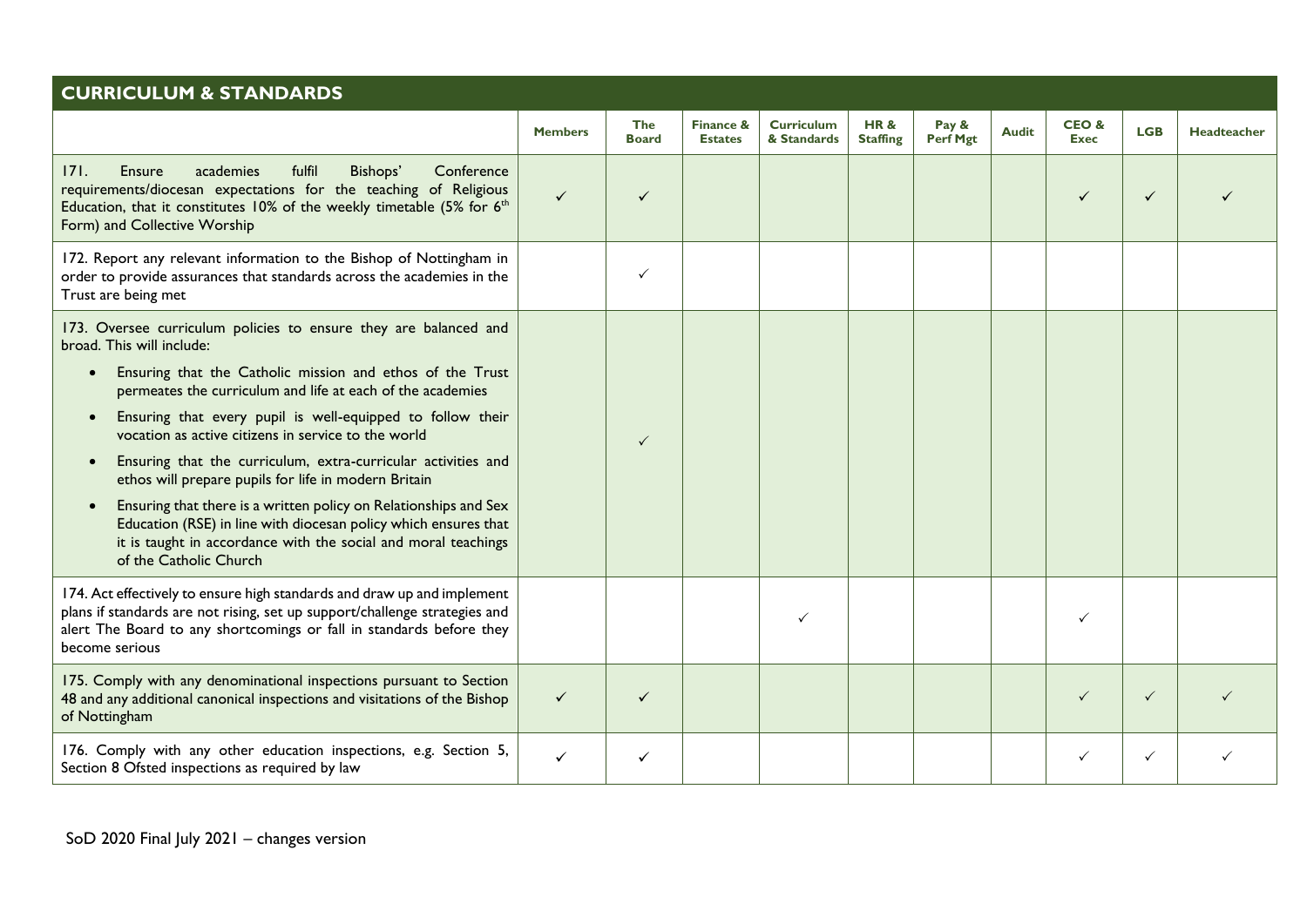| <b>CURRICULUM &amp; STANDARDS</b>                                                                                                                                                                                      |                |                            |                             |                                  |                                   |                          |              |                     |              |                    |
|------------------------------------------------------------------------------------------------------------------------------------------------------------------------------------------------------------------------|----------------|----------------------------|-----------------------------|----------------------------------|-----------------------------------|--------------------------|--------------|---------------------|--------------|--------------------|
|                                                                                                                                                                                                                        | <b>Members</b> | <b>The</b><br><b>Board</b> | Finance &<br><b>Estates</b> | <b>Curriculum</b><br>& Standards | <b>HR&amp;</b><br><b>Staffing</b> | Pay &<br><b>Perf Mgt</b> | <b>Audit</b> | CEO&<br><b>Exec</b> | <b>LGB</b>   | <b>Headteacher</b> |
| 177. Ensure that the curriculum of the academy is taught in the light of<br>the teachings of Christ and the Catholic Church and actively promotes<br>the spiritual and moral development of pupils                     |                |                            |                             | $\checkmark$                     |                                   |                          |              | $\checkmark$        | $\checkmark$ |                    |
| 178. Ensure that the headteacher is complying with the requirement to<br>provide a daily Act of Collective Worship in accordance with the rites,<br>practices, disciplines and liturgical norms of the Catholic Church |                |                            |                             |                                  |                                   |                          |              | ✓                   | $\checkmark$ |                    |
| 179. Ensure that Relationships and Sex Education (RSE) is taught in<br>accordance with the social and moral teachings of the Catholic Church<br>having regard to diocesan policy                                       |                |                            |                             | $\checkmark$                     |                                   |                          |              | $\checkmark$        | $\checkmark$ |                    |
| 180. Monitor the quality assurance of teaching and learning, the<br>curriculum inclusion and the sharing of good practice across the<br>academy and take action where any issues arise                                 |                |                            |                             |                                  |                                   |                          |              |                     | $\checkmark$ |                    |
| 181. Monitor the target data for the school figures reported from the<br>headteacher relating to standards and reporting any issues to the<br>executive team                                                           |                |                            |                             |                                  |                                   |                          |              |                     | $\checkmark$ |                    |
| 182. Monitor the delivery of the school development plan and its impact,<br>reporting any issues to the executive team                                                                                                 |                |                            |                             |                                  |                                   |                          |              |                     | $\checkmark$ |                    |
| 183. Ensure the curriculum is appropriately delivered by the academy<br>to ensure that the highest possible level of academic performance in all<br>areas is achieved                                                  |                |                            |                             |                                  |                                   |                          |              | $\checkmark$        | $\checkmark$ |                    |
| 184. Ensure that Religious Education is in accordance with the teachings,<br>doctrines, disciplines and norms of the Catholic Church both as a core<br>subject and integrated into other subject areas                 |                |                            |                             | ✓                                |                                   |                          |              | ✓                   | $\checkmark$ |                    |
| 185. Make provision for a daily Act of Collective Worship in accordance<br>with the rites, practices, disciplines and liturgical norms of the Catholic<br>Church                                                       |                |                            |                             |                                  |                                   |                          |              |                     |              |                    |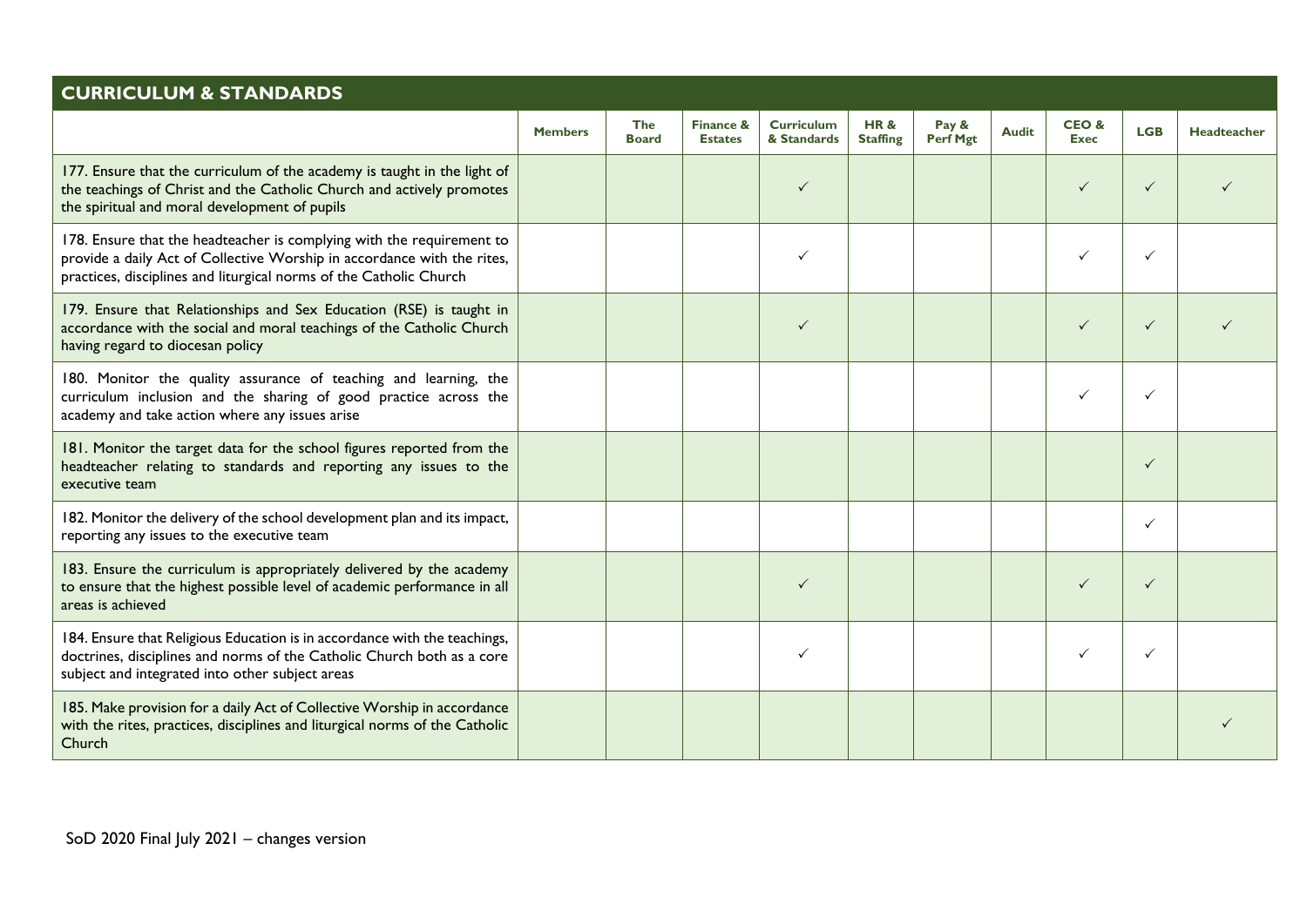| <b>CURRICULUM &amp; STANDARDS</b>                                                                                                            |                |                            |                                       |                                  |                        |                          |              |               |            |             |
|----------------------------------------------------------------------------------------------------------------------------------------------|----------------|----------------------------|---------------------------------------|----------------------------------|------------------------|--------------------------|--------------|---------------|------------|-------------|
|                                                                                                                                              | <b>Members</b> | <b>The</b><br><b>Board</b> | <b>Finance</b><br>&<br><b>Estates</b> | <b>Curriculum</b><br>& Standards | HR&<br><b>Staffing</b> | Pay &<br><b>Perf Mgt</b> | <b>Audit</b> | CEO &<br>Exec | <b>LGB</b> | Headteacher |
| 186. Implement targets for pupil achievement and progress and monitor<br>against targets and report findings to the LGB/executive team       |                |                            |                                       |                                  |                        |                          |              |               |            |             |
| 187. Monitor progress against targets and report findings to The Board                                                                       |                |                            |                                       |                                  |                        |                          |              |               |            |             |
| 188. Report figures to the executive team and the LGB relating to<br>standards and using a uniform software package to report and analyse it |                |                            |                                       |                                  |                        |                          |              |               |            |             |
| 189. Prepare a school development plan for approval by the CEO                                                                               |                |                            |                                       |                                  |                        |                          |              |               |            |             |
| 190. Ensure the performance management of staff is carried out in line<br>with policy                                                        |                |                            |                                       |                                  |                        |                          |              |               |            |             |
| 191. Ensure the quality of teaching over time meets the levels set out in<br>the school development plan                                     |                |                            |                                       |                                  |                        |                          |              |               |            |             |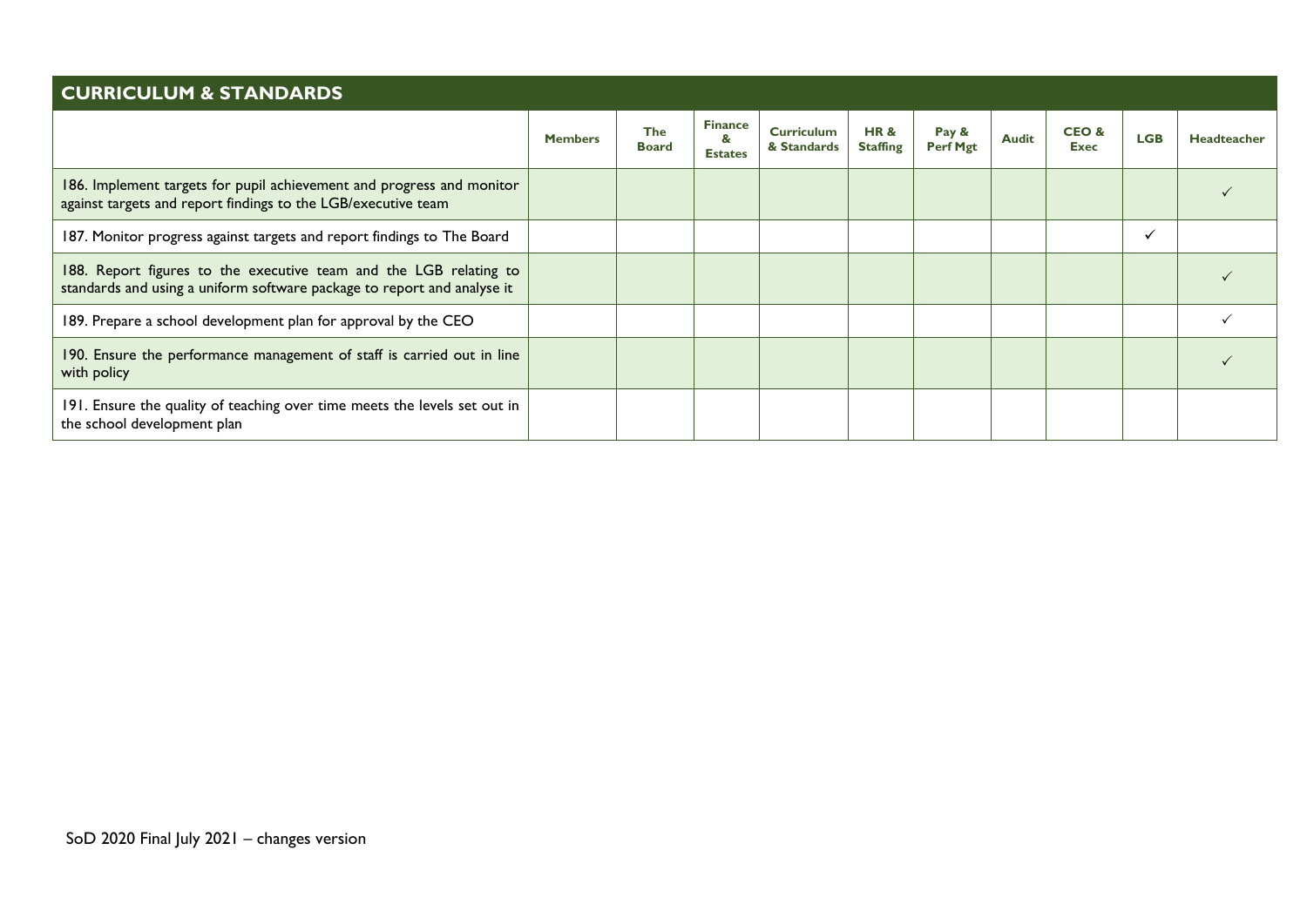| <b>SPECIAL EDUCATIONAL NEEDS / DISABILITIES &amp; VULNERABLE GROUPS</b>                                                                                                           |                |                            |                                       |                                  |                                   |                   |              |                     |              |             |
|-----------------------------------------------------------------------------------------------------------------------------------------------------------------------------------|----------------|----------------------------|---------------------------------------|----------------------------------|-----------------------------------|-------------------|--------------|---------------------|--------------|-------------|
|                                                                                                                                                                                   | <b>Members</b> | <b>The</b><br><b>Board</b> | <b>Finance</b><br>&<br><b>Estates</b> | <b>Curriculum</b><br>& Standards | <b>HR&amp;</b><br><b>Staffing</b> | Pay &<br>Perf Mgt | <b>Audit</b> | CEO&<br><b>Exec</b> | <b>LGB</b>   | Headteacher |
| 192. Adopt a Trust wide SEND policy                                                                                                                                               |                | $\checkmark$               |                                       |                                  |                                   |                   |              |                     |              |             |
| 193. Appoint a lead SEND director                                                                                                                                                 |                | $\checkmark$               |                                       |                                  |                                   |                   |              |                     |              |             |
| 194. Ensure compliance with legal requirements relating to SEND and<br>Looked After Children within academies                                                                     |                |                            |                                       |                                  |                                   |                   |              | ✓                   |              |             |
| 195. Produce a report to The Board on SEND provision across the Trust<br>and take action as they direct                                                                           |                |                            |                                       |                                  |                                   |                   |              | ✓                   |              |             |
| 196. Monitor and review provision for SEND and Looked<br>after Pupils                                                                                                             |                | $\checkmark$               |                                       |                                  |                                   |                   |              |                     | $\checkmark$ |             |
| 197. Appoint a local governor responsible for SEND and inclusion                                                                                                                  |                |                            |                                       |                                  |                                   |                   |              |                     | $\checkmark$ |             |
| 198. Provide oversight of the implementation of the policy within the<br>academy and compliance with the legal requirements relating to disability<br>and report to the directors |                |                            |                                       |                                  |                                   |                   |              |                     | ✓            |             |
| 199. Ensure that inclusion involves challenging all vulnerable groups within<br>the academy                                                                                       |                |                            |                                       |                                  |                                   |                   |              |                     | $\checkmark$ |             |
| 200. Designate a teacher to be responsible for coordinating SEND<br>provision                                                                                                     |                |                            |                                       |                                  |                                   |                   |              |                     |              |             |
| 201. Liaise with the Local Authority in respect of pupils who have or might<br>have SEND                                                                                          |                |                            |                                       |                                  |                                   |                   |              |                     |              |             |
| 202. Make provision for SEND pupils with or without a statement or<br>Education Health Care Plan (EHCP)                                                                           |                |                            |                                       |                                  |                                   |                   |              |                     |              |             |
| 203. Ensure compliance with legal requirements relating to disability<br>within the academy                                                                                       |                |                            |                                       |                                  |                                   |                   |              |                     | $\checkmark$ |             |
| 204. Report to the LGB and CEO on the effectiveness and impact of<br>interventions with vulnerable groups                                                                         |                |                            |                                       |                                  |                                   |                   |              |                     |              |             |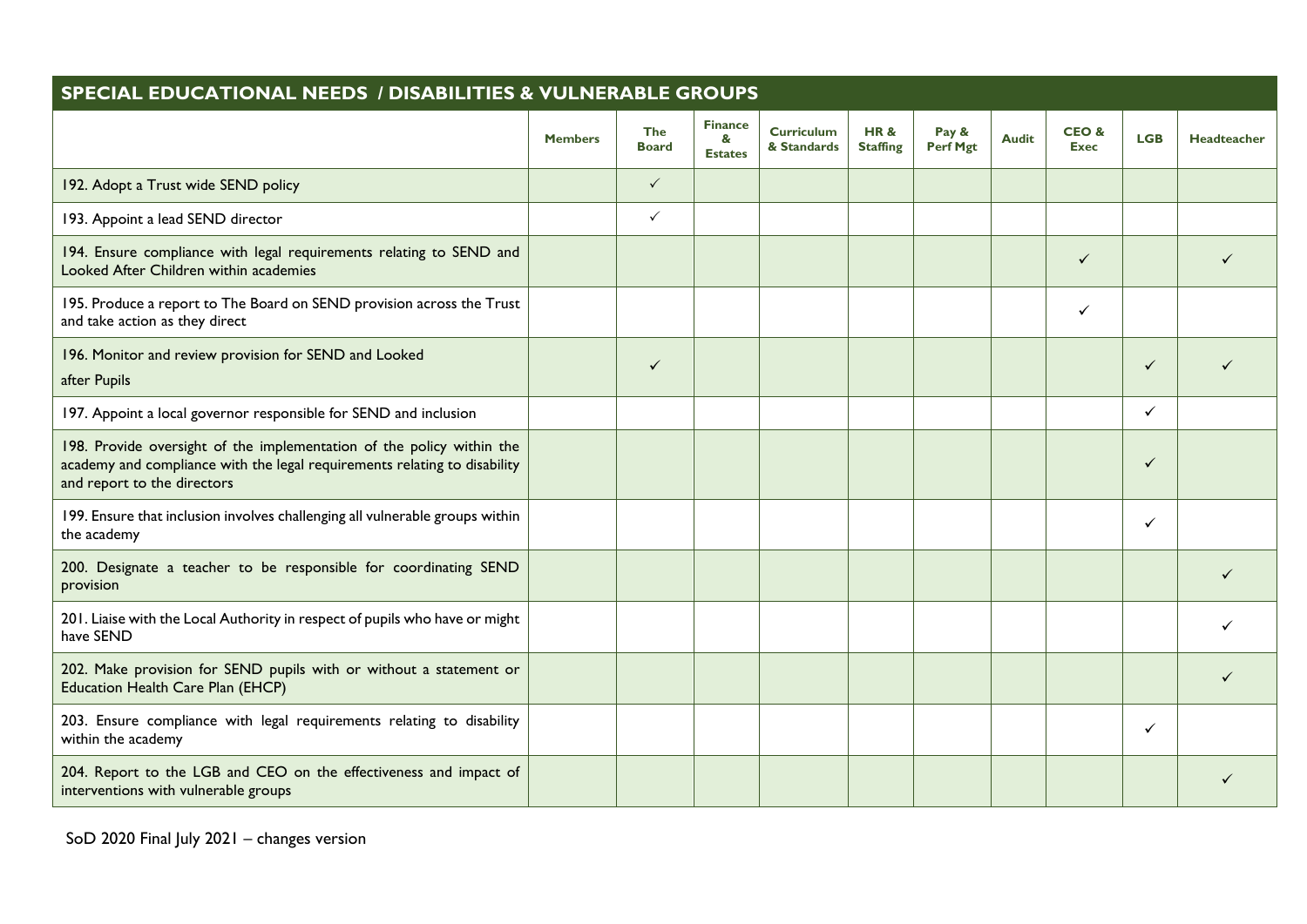| <b>OTHER PUPIL RELATED MATTERS</b>                                                                                |                |                            |                                       |                                  |                                   |                   |              |                     |            |                    |  |
|-------------------------------------------------------------------------------------------------------------------|----------------|----------------------------|---------------------------------------|----------------------------------|-----------------------------------|-------------------|--------------|---------------------|------------|--------------------|--|
|                                                                                                                   | <b>Members</b> | <b>The</b><br><b>Board</b> | <b>Finance</b><br>&<br><b>Estates</b> | <b>Curriculum</b><br>& Standards | <b>HR&amp;</b><br><b>Staffing</b> | Pay &<br>Perf Mgt | <b>Audit</b> | CEO&<br><b>Exec</b> | <b>LGB</b> | <b>Headteacher</b> |  |
| 205. Monitor the impact of the pupil premium in the academy and advise<br>executive team/directors                |                |                            |                                       |                                  |                                   |                   |              |                     |            |                    |  |
| 206. Monitor the impact of the sports premium in the academy and advise<br>the executive team/directors           |                |                            |                                       |                                  |                                   |                   |              |                     |            |                    |  |
| 207. Ensure effective deployment of the pupil premium and monitor its<br>impact, reporting any issues to the LGB  |                |                            |                                       |                                  |                                   |                   |              |                     |            |                    |  |
| 208. Support the Trust and the headteacher in the extended school<br>provision in the academy                     |                |                            |                                       |                                  |                                   |                   |              |                     |            |                    |  |
| 209. Monitor the implementation of a behaviour policy for the academy<br>in line with Trust wide policies         |                |                            |                                       |                                  |                                   |                   |              |                     | ✓          |                    |  |
| 210. Set the uniform policy                                                                                       |                |                            |                                       |                                  |                                   |                   |              |                     | ✓          |                    |  |
| 211. Approval of significant changes to the academy e.g. length of school<br>day, start/finish times and holidays |                | $\checkmark$               |                                       |                                  |                                   |                   |              |                     |            |                    |  |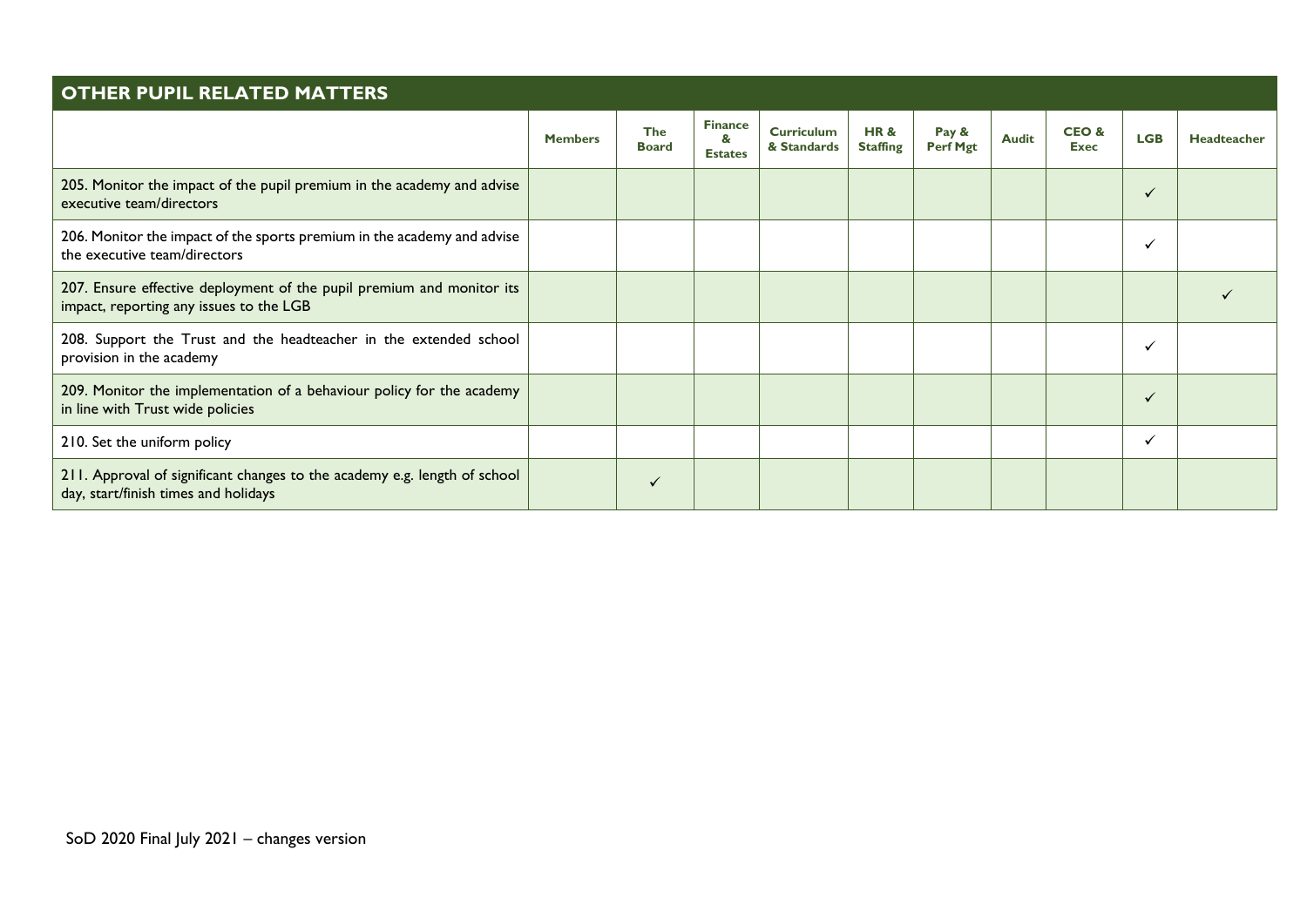| <b>INFORMATION MANAGEMENT &amp; COMMUNICATION</b>                                                                                                                                                                                                                                                 |                |                     |                                       |                                  |                                   |                             |              |                     |            |                    |
|---------------------------------------------------------------------------------------------------------------------------------------------------------------------------------------------------------------------------------------------------------------------------------------------------|----------------|---------------------|---------------------------------------|----------------------------------|-----------------------------------|-----------------------------|--------------|---------------------|------------|--------------------|
|                                                                                                                                                                                                                                                                                                   | <b>Members</b> | The<br><b>Board</b> | <b>Finance</b><br>&<br><b>Estates</b> | <b>Curriculum</b><br>& Standards | <b>HR&amp;</b><br><b>Staffing</b> | Pay &<br>Perf<br><b>Mgt</b> | <b>Audit</b> | CEO&<br><b>Exec</b> | <b>LGB</b> | <b>Headteacher</b> |
| 212. Adopt data protection policies and procedures to comply with<br>legislation relating to data protection and freedom of information                                                                                                                                                           |                | $\checkmark$        |                                       |                                  |                                   |                             |              |                     |            |                    |
| 213. Prepare a Trust wide data protection policy for adoption by The<br>Board                                                                                                                                                                                                                     |                |                     |                                       |                                  |                                   |                             |              | ✓                   |            |                    |
| 214. Ensure compliance with all data protection legislation and good<br>practice across academies                                                                                                                                                                                                 |                |                     |                                       |                                  |                                   |                             |              | $\checkmark$        |            |                    |
| 215. Develop and implement an integrated ICT strategy to ensure<br>compatibility of systems across all of the academies in the Trust to<br>facilitate maximum efficiency and cohesiveness and report any issues to<br>The Board                                                                   |                |                     |                                       |                                  |                                   |                             |              | ✓                   |            |                    |
| 216. Support individual academies on the effective storage of data                                                                                                                                                                                                                                |                |                     |                                       |                                  |                                   |                             |              | $\checkmark$        |            |                    |
| 217. Maintain accurate and secure staff records for the executive team                                                                                                                                                                                                                            |                |                     |                                       |                                  |                                   |                             |              | ✓                   |            |                    |
| 218. Ensure that registration with the Information Commissioner's Office<br>is up to date                                                                                                                                                                                                         |                |                     |                                       |                                  |                                   |                             |              | ✓                   |            |                    |
| 219. Maintain and develop the Trust website                                                                                                                                                                                                                                                       |                |                     |                                       |                                  |                                   |                             |              | ✓                   |            |                    |
| 220. Monitor the effective implementation of data protection policies and<br>procedures in the academy                                                                                                                                                                                            |                |                     |                                       |                                  |                                   |                             |              |                     | ✓          |                    |
| 221. Ensure that systems are in place to support the Trust's strategy at<br>the academy for effective communication with pupils, parents or carers,<br>staff, parish priests, the diocese and the wider community including the<br>support of a local parent teacher association (if established) |                |                     |                                       |                                  |                                   |                             |              |                     | ✓          |                    |
| 222. Ensure the publication of academy information, ensuring that the<br>electronic communication, including web pages are up to date and<br>compliant                                                                                                                                            |                |                     |                                       |                                  |                                   |                             |              |                     |            |                    |